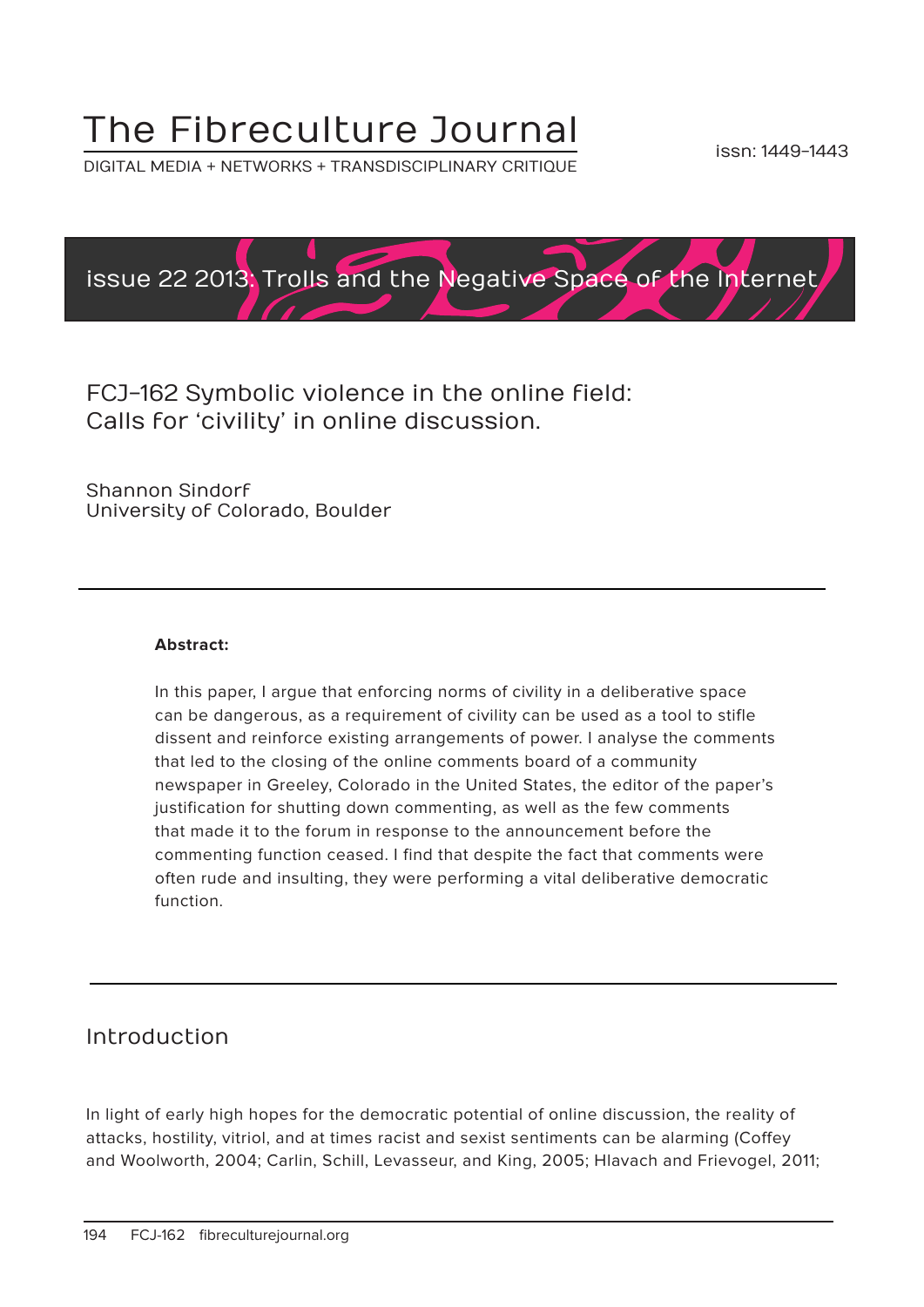Richardson and Stanyer, 2011; Herring, Job-Sluder, Scheckler, and Barab, 2012). According to some, if these spaces are to be valuable, the participants should have to maintain some level of mutual respect. Concerns over vitriol in anonymous online comments have led some newspapers that maintain online forums to alter their commenting systems. Some have abandoned anonymity, some require comments be tied to Facebook identities, and in some cases, newspapers have closed their comments sections entirely (Mart, 2010; Bangert, 2011; Crider, 2011; Kennedy, 2012). The rationale for freedom of expression is that healthy democracy requires that its citizens be able to freely speak their minds. Online newspaper forums are imagined to be sites of free expression and of various forms of public deliberation that are considered to be vital to democracy. But an insistence on 'civility' in a deliberative space can be dangerous, as the requirement of civility (which is often equated with 'politeness') can be used as a tool to stifle dissent and reinforce existing arrangements of power.

In this paper, I analyse the comments that contributed to the closing of the online comments board of a community newspaper in Greeley, Colorado, in the United States, along with the justification made by the editor of the newspaper for shutting down commenting, and the few comments that made it to the forum in response to the announcement before the commenting function ceased. I argue that despite the fact that comments were often rude and insulting, they were performing a vital deliberative democratic function. The justification for the forum's closure provided by the newspaper's editor expresses regret that commenting does not reflect a polite ideal of political discussion, and argues that the state of the forum was not serving the interests of the newspaper's readers or the newspaper itself. Many of the newspaper's readers disagreed, and saw the shuttering of the forum as a blow to free public expression, and suggested that the move was motivated by financial concerns on the part of the newspaper company.

I then discuss these findings in the light of the potentially problematic nature of private or corporate ownership of spaces of public discussion. I conclude that corporations have an interest in associating themselves with polite discourse, but that mutual respect and real social change can be antithetical. The closure of a newspaper's online forum could be interpreted as an expression of symbolic violence (Bourdieu, 1998) on the part of the newspaper company, stifling voices that do not serve its interests and consolidating cultural capital in the hands of elite dominant groups. The exercise of symbolic violence in order to silence impolite speech is used to further a cultural policy, encouraging tame expression and discouraging comments that some find uncomfortable or insulting. Accusations of 'incivility' and 'trolling' are used as a tool to silence viewpoints or groups that are deemed unproductive. In public debate, one person's attack may be another's burning objective, and discomfort may be necessary for its successful delivery.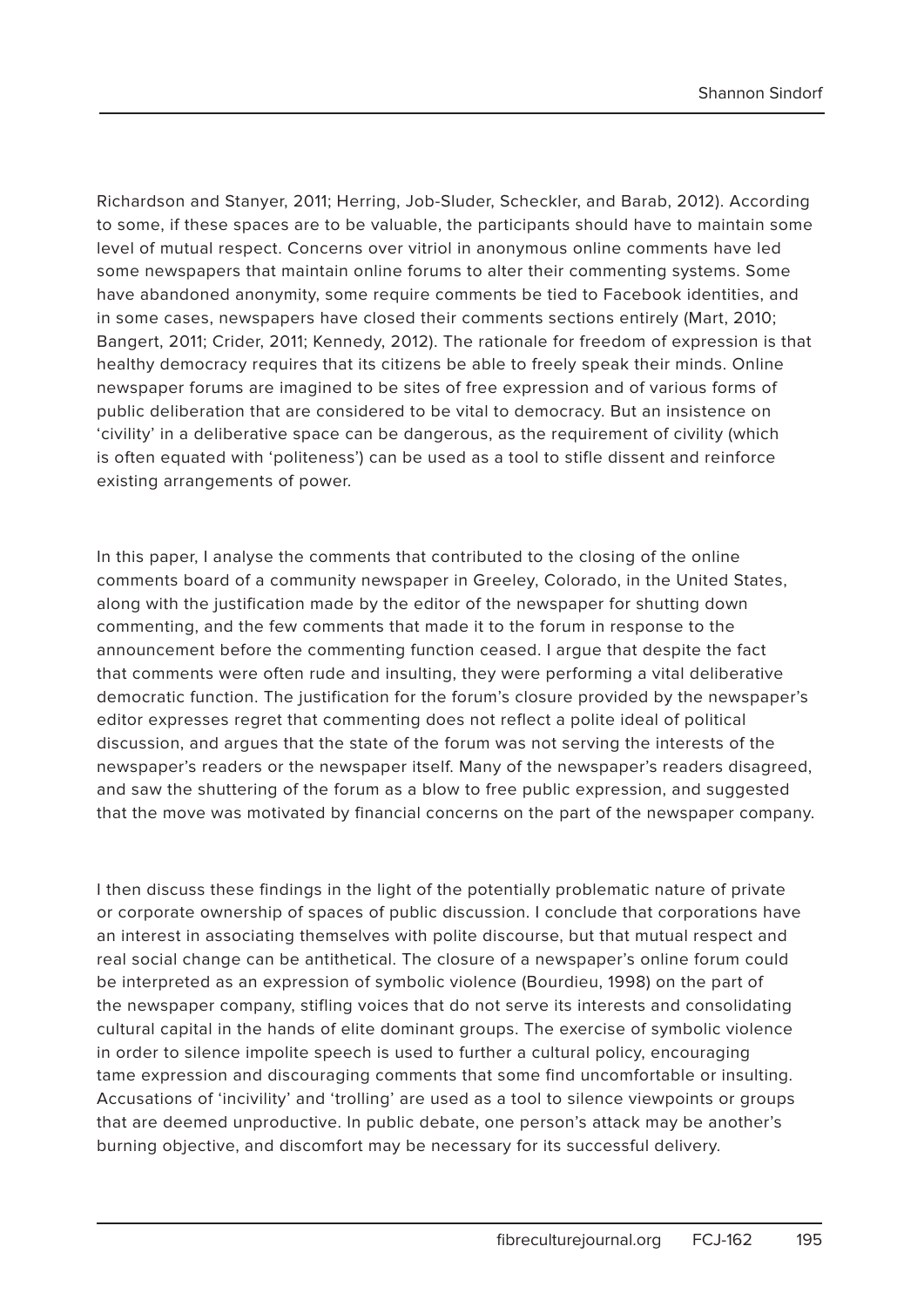# Political talk and deliberative democracy

Some justifications for providing spaces for free public debate are rooted in theories of deliberative democracy. Stephen Coleman and Jay Blumler (2009) write that deliberation, 'in its most basic form, entails talking with other citizens about political questions in an honest and open-minded way' (Coleman and Blumler, 2009: 4). Deliberative democracy theory considers informal deliberation to be central to the ideals of democracy, which Archon Fung and Erik Olin Wright (2001) state as 'facilitating active political involvement of the citizenry, forging political consensus through dialogue, devising and implementing public policies that ground a productive economy and healthy society, and, in more radical egalitarian versions of the democratic ideal, ensuring that all citizens benefit from the nation's wealth' (Fung and Wright, 2001: 5). In deliberative democracy theory, democracy cannot be reduced to its formal aggregative processes, such as voting. 'In contrast [to voting-centric or aggregative theories of democracy], deliberative democracy focuses on the communicative processes of opinion and will-formation that precede voting' (Chambers, 2003: 308).

Mutual respect is often thought of as a requirement of deliberation (Gutmann and Thompson, 2004; Dryzek, 2010; Mansbridge, 2012). Seyla Benhabib (2002) states universal respect and egalitarian reciprocity should be guiding, normative principles of deliberative democracy, but Benhabib proposes a democratic deliberative model that also allows for contestation between different opinions and viewpoints, indicating that respect and disagreement can coexist. To capture the point that discourse can be both democratically valuable and lack adherence to any etiquette or politeness, Zizi Papacharissi (2004) conceptualised politeness as something separate from civility in online discussion. Papacharissi's concept of 'incivility' included threats to democracy, the assigning of stereotypes, and threats to the rights of others, while 'impoliteness' included name-calling and vulgarity, acts that hinder conversation's ability to run smoothly and have typically been associated with civil discourse. Reconceptualising civility for its democratic contribution rather than its adherence to politeness allowed Papacharissi to count contestation and critical argument among discussion participants as democratically valuable even if it was impolite. Similarly, in an analysis of argumentation in online political discussion, Marcin Lewinski (2010) found most online discussion to be filled with fallacious argumentation, irrelevant, unqualified, unoriginal arguments, straw person arguments, and abusive language, but he concluded that the kind of argumentation that arises in online forums (which he termed 'collective criticism') can lead to better testing of arguments and positions, and ultimately more sophisticated opinion formation among participants.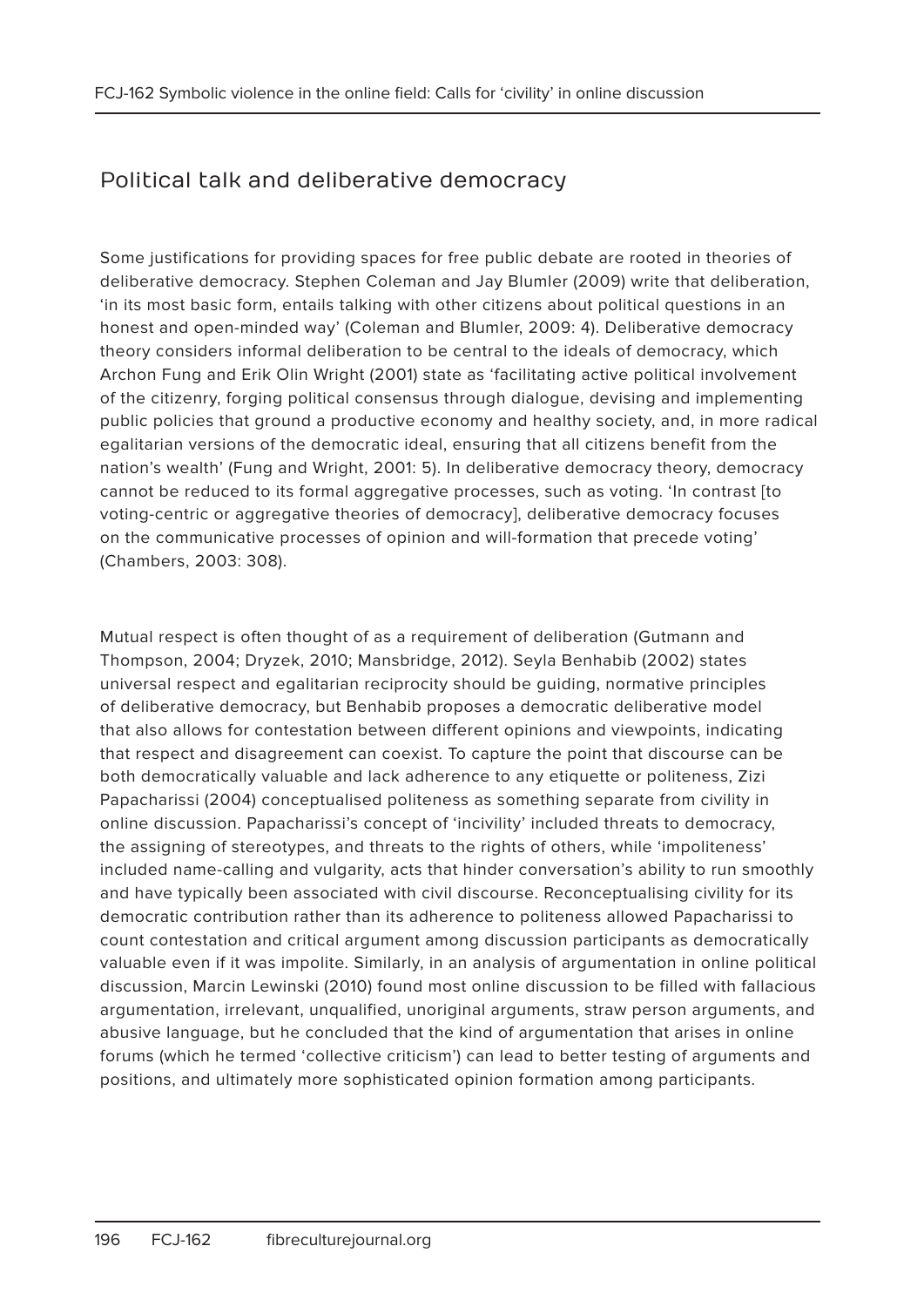Online forums offer a space in which cultural contestation can take place. Internet forums are located within what Benhabib (2002: 21) describes as the unofficial public sphere, and are important to the formation of will and opinion. Online political forums have been overwhelmingly thought of as sites of democratic deliberation (Freelon, 2010). Informal deliberation may not be likely to result in deciding upon solutions to all social problems, whether it is conducted in living rooms, on sidewalks or in online discussion forums. However, according to Jane Mansbridge (2012), informal talk does not have to be directed at coming up with a consequential, binding decision to be important in a deliberative system, even if that talk is merely expressive and does not appear to be deliberative. Mansbridge describes how it is through everyday talk that some ideas are legitimated and advanced over others, and a well-functioning deliberative system will pick up on the best ideas while discarding the worst ones. One of the most important functions of everyday discussion in a deliberative system, according to Mansbridge, is to collectively decide what should and should not be considered part of the realm of the political. Mansbridge defines 'political' as 'that which the public ought to discuss' (Mansbridge, 2012: 89). She argues that social norms will adequately decide what is appropriate for public discussion and what is not. In a deliberative system, it is through informal public discussion that it is justified whether any issue is deemed to be something that should be talked about in public.

#### Corporate spaces as sites for free expression

When online commenting spaces are owned and run by private corporations, a vibrant public debate may not be the primary purpose of the forum, even if that is its stated goal. Corporations have financial interests and shareholders that they are ultimately accountable to, and we need not assume they have free public expression at heart when they host online forums alongside their content. Commenting drives page hits, and advertisers are fond of those.

Historically, free expression does not tend to fare well in corporate-owned spaces. Herbert I. Schiller (1989) described how corporate values and perspectives have a way of crowding out other voices and viewpoints. When do corporate-owned commenting spaces become 'inhospitable places for restless intellectuals and social nonconformists,' as have private shopping malls? (Schiller, 1989: 100) When a corporation owns a space, it ultimately decides what does and does not happen within it. The private shopping mall 'effectively insulates [shoppers] from seeing, hearing, or encountering expression and ideas that might, however slightly, disturb the mood, routines, and tranquility of daily shopping' (Schiller, 1989: 101). The open political debate that had been possible in public city spaces was no longer welcome in the private shopping mall.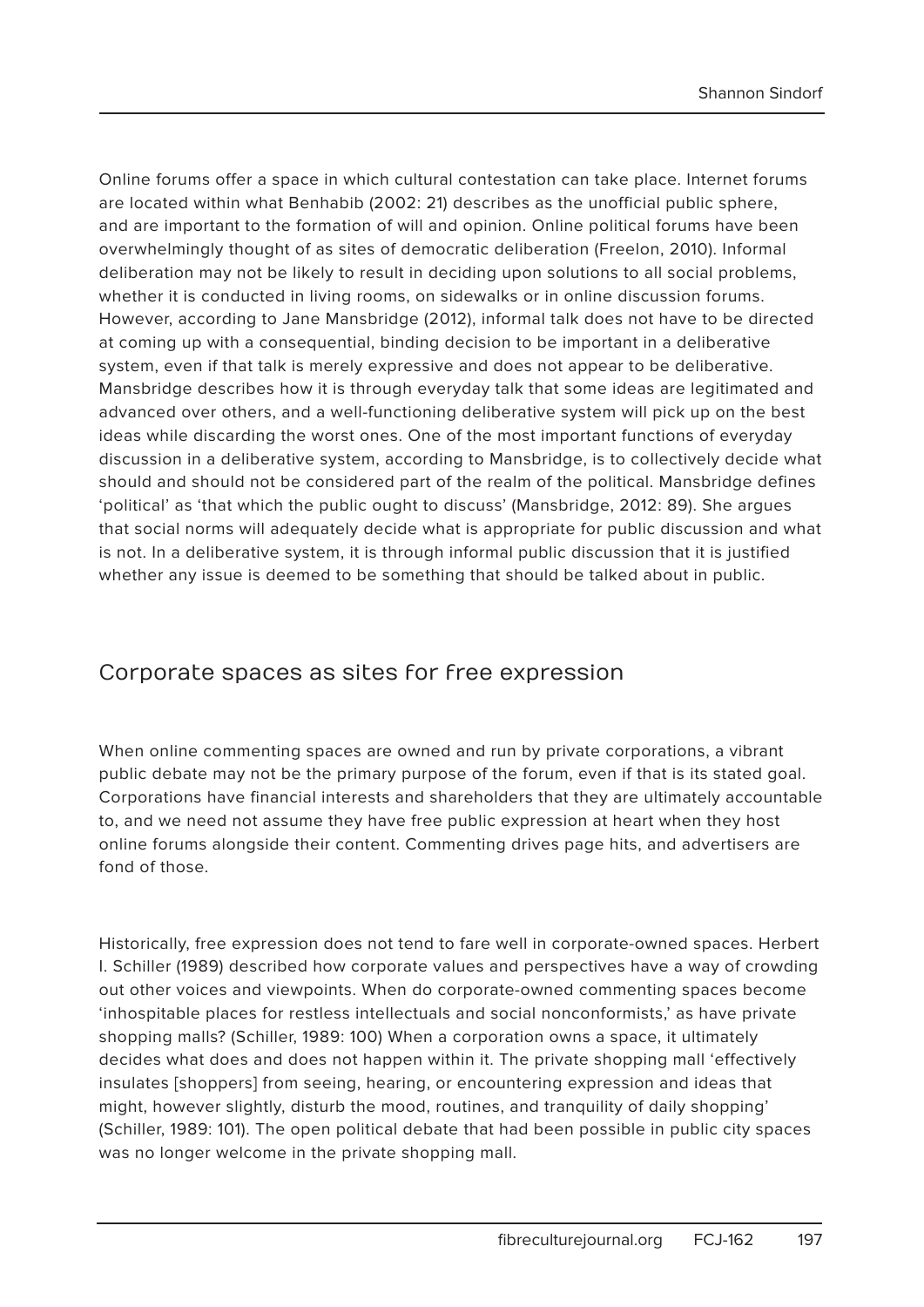Newspapers are not shopping malls, and they perform a vital social role in the dissemination of news, providing the public with the information that fuels informal debates in a deliberative democracy. If that is the case, what better place to have those debates than directly below the newspaper articles themselves? Robert McChesney (1999) noted the potentially intoxicating effect of the marriage of the utopian rhetoric surrounding internet technology and the rhetoric surrounding the mythology of the free market. But, he predicted, no matter how high our hopes for its democratic potential, the internet would develop along the same profit-focused paths as have other corporate media. Internet companies do not have contributions to a thriving democracy as their primary goal any more than does The Walt Disney Company.

Despite the appearance of democratic participation in corporate-owned interactive online spaces, users' attention and voices are easily shaped and dominated by corporate interests and discourses (Dahlberg, 2005). Jodi Dean (2009) wrote that communication technologies act to obscure the capitalist nature of the system in which they operate. According to Dean, we are in a condition of communicative capitalism in which the rhetoric surrounding communication technologies is merged with the rhetoric of the market, so the celebration of inclusion, participation, and contribution leaves us incapable of meaningful examination of the injustices of global capitalism. In communicative capitalism, the goal of the communication technology company is to filter all communication through its network, so every utterance becomes a node in the network, adding to the profit and control of the company, and making resistance to it difficult or impossible (Mejias, 2012). The more we communicate with corporate-owned communication technology, the less power each utterance has.

A good amount of research has been done on the fate of free expression in corporatecontrolled space. Farooq Kperogi (2011) researched user-generated content on corporateowned websites and found that contributions from citizens do not necessarily create a more democratic public conversation; in corporate-sponsored spaces, even user-generated media are being coopted by corporations, limiting their democratic potential. Danielle LaFrance and Lisa Nathan (2012) found that commercially owned social networks provide increased organising potential for activist groups, but at a cost: activists' messages risk being compromised by the very corporate tools that can allow such groups to grow and publicise. Thomas Corrigan and Jennifer Proffitt (2011) explored the trend of the purchase of campus newspapers by large media companies and concluded that when university newspapers are purchased by for-profit companies, freedom of expression is compromised by the profit motives of the corporation.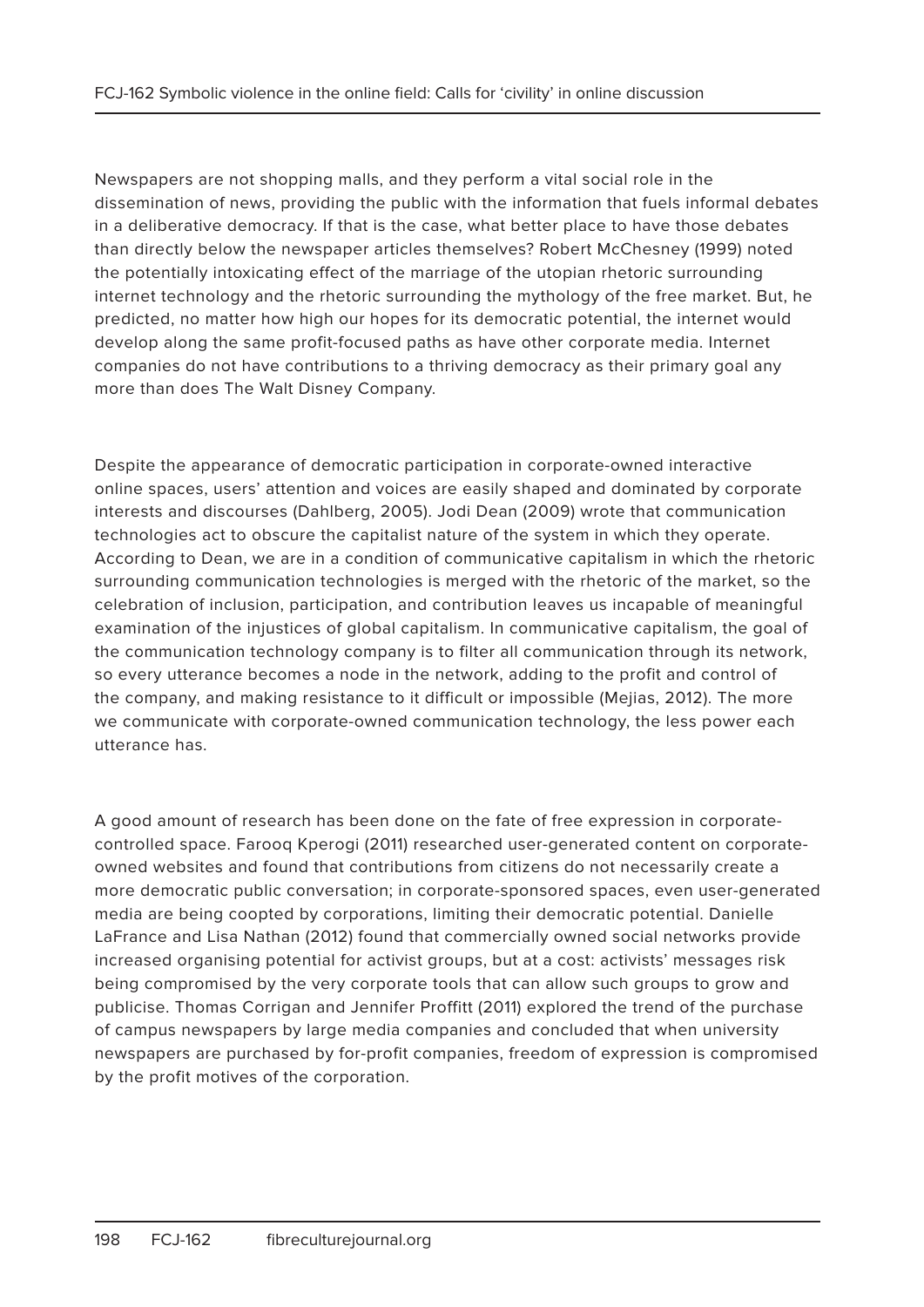On the other hand, corporate internet spaces can be used to further democratic goals in ways for which they were not designed. For example, Marcin Lewinski and Dima Mohammed (2012) analysed status updates made to Facebook during the Egyptian phase of the Arab Spring. They found that though Facebook is often thought of as a trivial entertainment or diversion, and a colonised commercial space rather than a site of public sphere activity, during the Arab Spring it became a site of deliberation and mobilisation. The use of Facebook during the Arab Spring demonstrates that deliberative practices can arise from structures that were not intended to be deliberative.

#### Forum closures as symbolic violence

The United States claims to have no cultural policy (Miller and Yudice, 2002: Chapter 1). In the absence of a state cultural policy, the U.S. allows culture to be directed by either the public or corporations. As the ones with more resources, corporations will likely be the ones to fill in the gap. Justin Lewis and Toby Miller (2002) described two typical approaches to cultural policy: the facilitate-the-market approach, in which it is believed that the free market will best decide the direction culture should take, and the dirigiste approach, in which the state sees itself as the protector of certain forms of high culture from transitory public tastes.

If an online comments forum is closed, then we have lost a cultural space in which Benhabib's (2002) cultural contestation can take place. Public conversation is cultural, and culture is political (McGuigan, 2003). When a newspaper closes its online forum due to the disrespectful comments it contains, the newspaper company is acting out both forms of cultural policy. Because it is a private business, its public actions are manifestations of market forces. At the same time, the company is acting, at least in name, as the protector of public taste. The Portland Press Herald shut down its comments board in October 2010, and the editor stated that the decision was made to 'protect the public, our readers, and the subjects of our stories' from 'hurtful and vulgar' comments (Kiesow, 2010), betraying a belief that it is the duty of the newspaper to maintain a certain kind of expression, and the preferred cultural expression does not include 'vulgar' remarks. But who decides what is 'vulgar' and hence should be excluded from the public conversation? And what is the justification for excluding such expression? Conversation that is pleasant to read is not necessarily the most productive to deliberative democracy. 'Social harmony is bought at the expense of those whose tastes are not only aesthetically unacceptable but, more importantly, potentially contestatory' (Miller and Yudice, 2002: 11).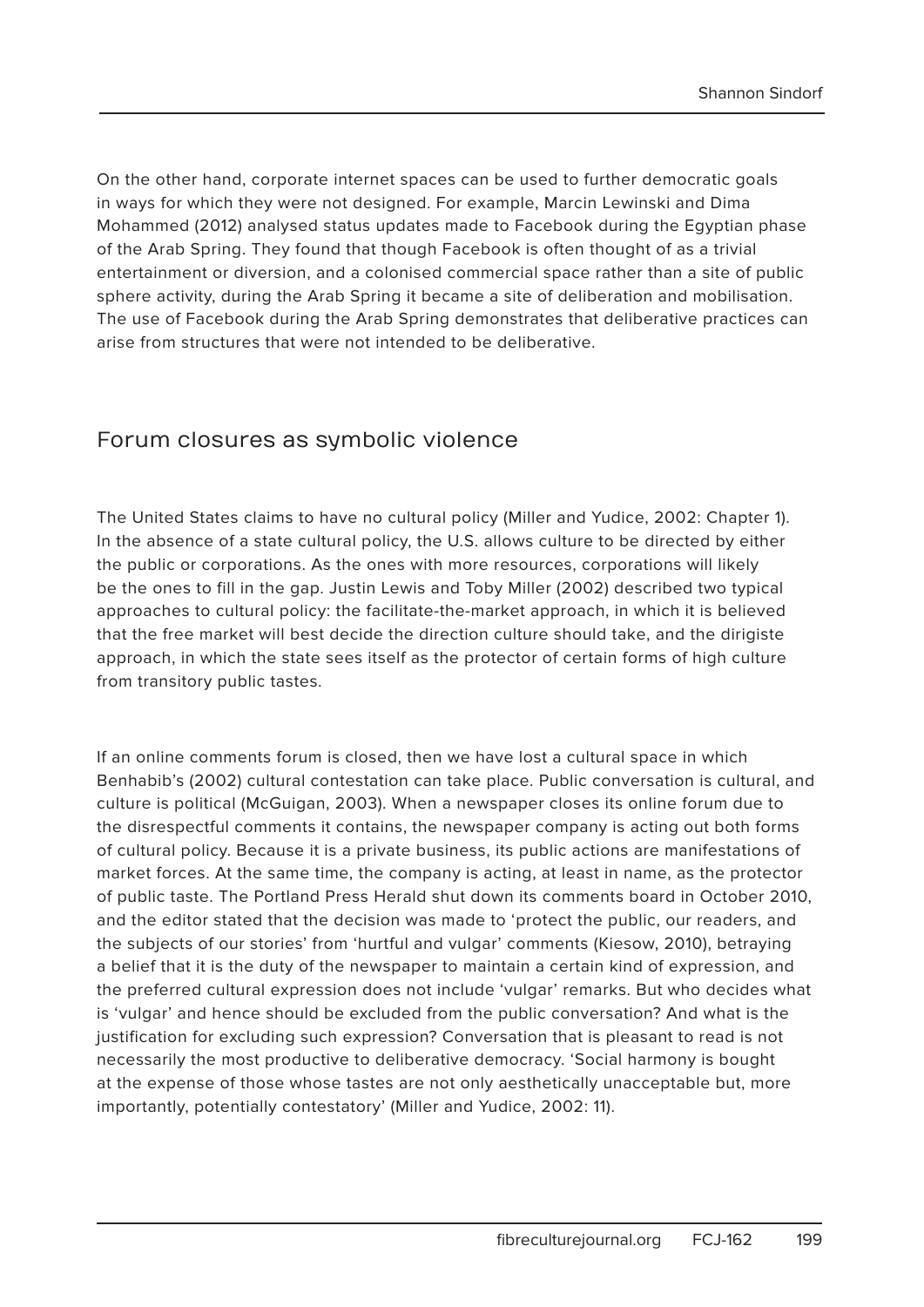It is hard to argue against civility. 'Civility' is what Karen Tracy (2010) described as a platitude, or an 'insipid, banal' insistence on an 'abstract, noncontentious value claim' that most people would agree with (Tracy, 2010: 122). A requirement of civility in discourse is less likely to be examined and interrogated precisely because it is a abstract platitude and sounds like something that should be reached for. But things that do not invite examination are sometimes those that should be scrutinised. An insistence on something vague like 'civility' in discourse can be used to achieve suspect ends, especially when trumpeted by elites. As Darrin Hicks (2002) describes,

Dialogue, civility, teamwork, and collaboration are the current buzzwords of industry. These processes have been co-opted by powerful governing agents to describe their working procedures for managing disagreement and resolving problems, procedures designed to reproduce institutional power and to manage radical challenges to that power. (Hicks, 2002: 251)

Hicks argues that it is difficult for those within a deliberative space to challenge those in power when playing by their rules and working within their processes.

The management of online forums on the basis of civility (at least, a more traditional definition of the concept similar to 'politeness'), can be seen as a form of symbolic violence (Bourdieu, 1998) by the owners of the websites. Symbolic violence is exercised when those in a dominant position (in this case, the owners of the news organisation that operates the affected online forums) exercise power over those who hold less cultural capital (in this case, the site's users) in order to organise cultural capital in ways that benefit those in power. The closure of a forum is a direct, less symbolic form of control, but symbolic violence is also exercised in indirect ways, such as through demands that comments be written in a particular rhetorical style. If the online social field is typically characterised by an elevated tone and emotional language, any efforts to discourage hostile speech could be seen as an exercise of symbolic violence, including the flagging and deleting of 'unacceptable' comments, as well as the complaints of users of the online forums, who have internalised norms of acceptable and unacceptable behaviour. Thus the users exercise control over each other, unwittingly distributing cultural capital in ways that favour those in a dominant position. One form user management takes is accusations of 'trolling.'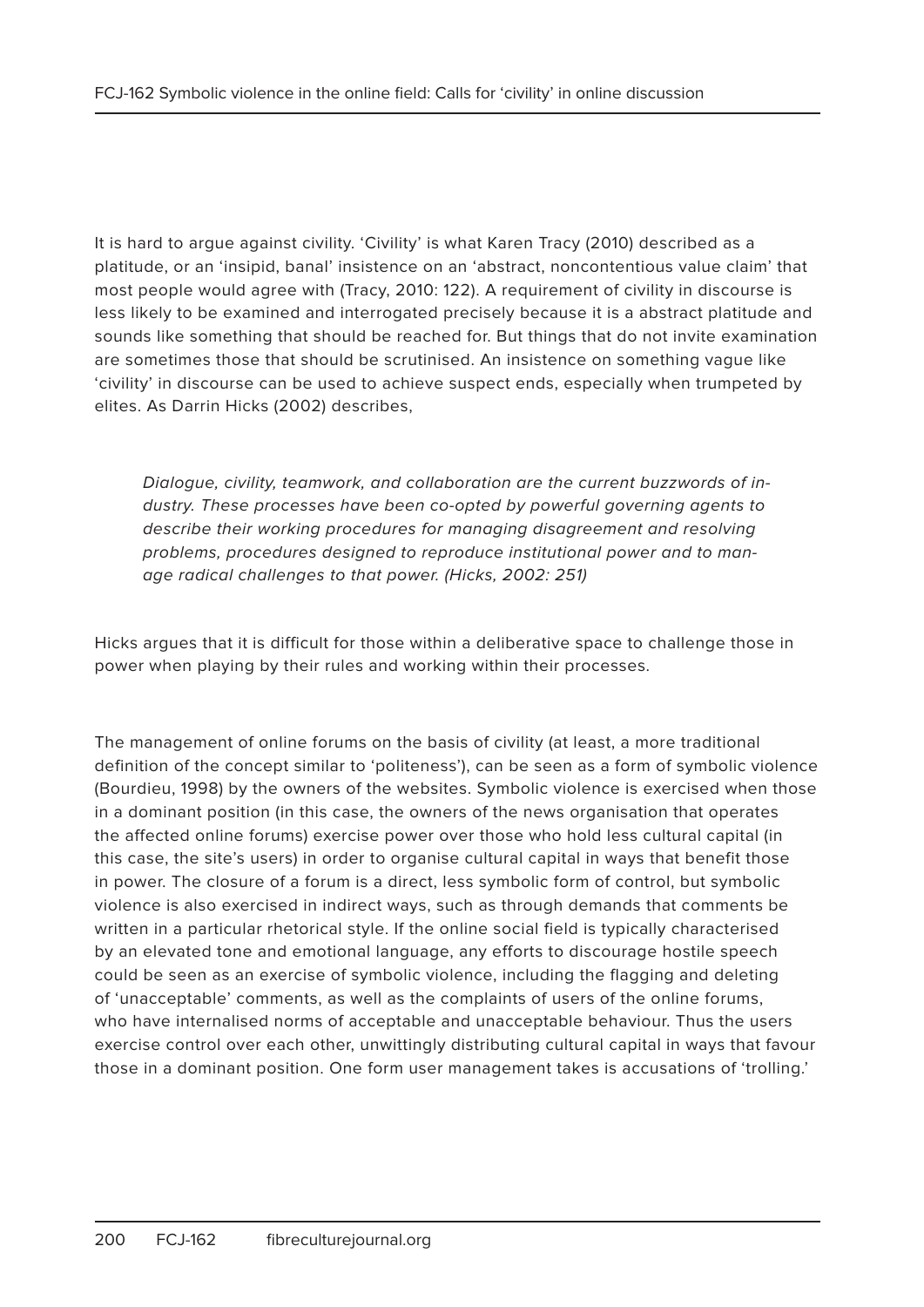# 'Trolling' accusations as a form of control

Scholars have defined trolling as a participant in online discussion's purposeful attempt to provoke others and derail otherwise productive or on-topic conversation. According to Claire Hardaker (2010), 'A troller is a CMC [computer-mediated communication] user who constructs the identity of sincerely wishing to be part of the group in question, including professing, or conveying pseudo-sincere intentions, but whose real intention(s) is/are to cause disruption and/or to trigger or exacerbate conflict for the purposes of their own amusement' (Hardaker, 2010: 237). Hardaker states that what constitutes trolling is relative, and based on the norms of the community. Appropriate behaviour in one online space may be considered trolling in another. John Kelly, Danyel Fisher and Marc Smith (2009) argue that what seems to make a troll a troll is inauthenticity, and they call those who sincerely voice marginalised or extreme opinions 'fringe authors,' while the 'troll' is inflammatory solely for the sake of disruption. On an online discussion forum, however, the behaviour of a fringe author and a troll may look the same. It is impossible to tell the motivation of a user by reading his or her post.

Trolling can be very effective in derailing conversation and can negatively harm users' feelings of trust and community. Herring et al (2012) analysed the actions of a troll on a feminist online forum. They found that the troll succeeded in provoking members and disrupting conversation. At the same time, because the term 'troll' has such a negative association and history, the act of labeling someone a 'troll' can be used to silence a commenter who shares an unpopular or unwelcome opinion (Bergstrom, 2011). On an online forum, a commenter who shares an unpopular opinion, or who posts with an elevated tone or language can be labeled a troll and find his or her comments discounted or excluded from the discussion.

### The contested role of mutual respect in deliberative discourse

Despite the claims of some deliberative theorists (Gutmann and Thompson, 2004; Dryzek, 2010; Mansbridge, 2012) that deliberation must be characterised by mutual respect, some expression that appears to be disrespectful may be justified in a deliberative process or space. The demand that all public discussion be marked by respect may be not only unrealistic, but damaging to democratic deliberation. Indeed, there seems to be a tension within some of the theory and literature on deliberative democracy between on one hand, a belief that people cannot deliberate properly without some level of respect, and on the other hand, the recognition that apparently disrespectful expression may be necessary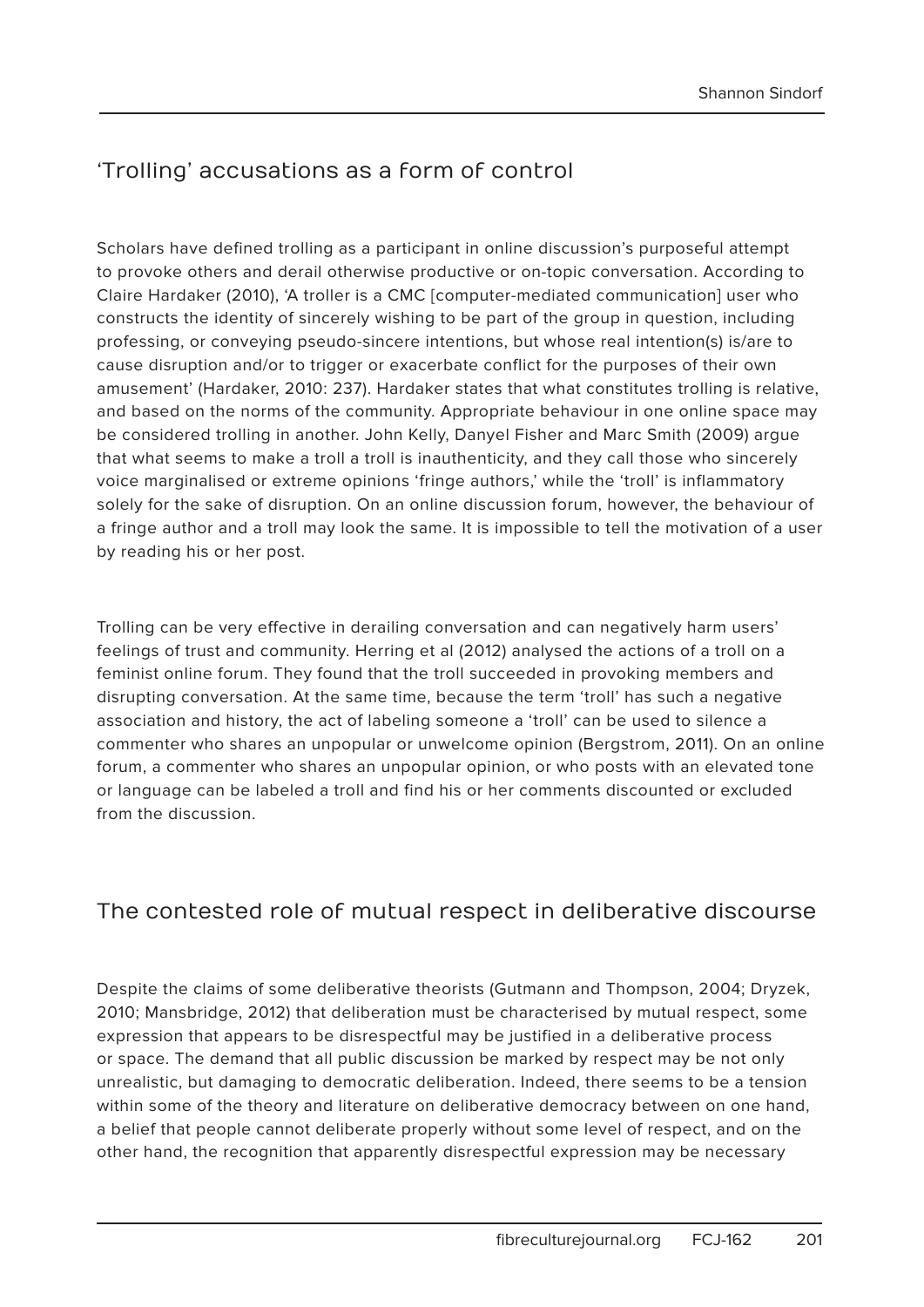to get one's voice heard. For example, Mansbridge (2012) argues that mutual respect and consistency in speech should characterise deliberation, but at the same time, she acknowledges that people sometimes need to take extreme or offensive positions in order to achieve authentic deliberation. Tracy argues that, 'It is important to recognise that almost any passionate, angry comment will be seen by its target as a rude and disrespectful attack' (2010: 203). Where is the line, then, between purely unproductive trolling and seemingly hostile expression that advances an excluded point of view?

Tracy argues that rather than a blanket insistence on 'civility' in deliberative discourse, we should make room for what she calls reasonable hostility.

Reasonable hostility, as I define it, is an expression of anger that most people would judge reasonable. It is emotionally marked, critical commentary about another's action that matches the perceived wrong to which it responds. As people are connected to their ideas, and emotion and arguments are expressed together, the idea of reasonable hostility captures how people actually talk. (Tracy, 2010: 203).

Similarly, Lynn Sanders (1997) argues that the requirement of mutual respect in deliberative dialogue is unrealistic, and can be damaging. Many of the guiding values of deliberation are actually conservative, not democratic, she argues, and in supposedly mutually respectful deliberation, compromise is achieved through dominance, inequality, and exclusion.

Chantal Mouffe (1999) argues that communication free of power or authority of some kind is impossible, and that conflicting interests can be productive in public deliberation if brought into the light. Those involved in deliberation, Mouffe writes, should acknowledge the inevitable power issues present, and that the interests of the groups or viewpoints involved cannot necessarily be aligned. 'Hence, the importance of distinguishing between two types of political relations: one of antagonism between enemies, and one of agonism between adversaries. We could say that the aim of democratic politics is to transform an 'antagonism' into an 'agonism'' (Mouffe, 1999: 755, emphasis in original). That agonism, according to Mouffe, can and should be channeled toward democratic ends. Shiv Ganesh and Heather Zoller (2012) argue that an agonistic approach to dialogue, one that sees conflict as inevitable and necessary, is best suited to the creation of social change.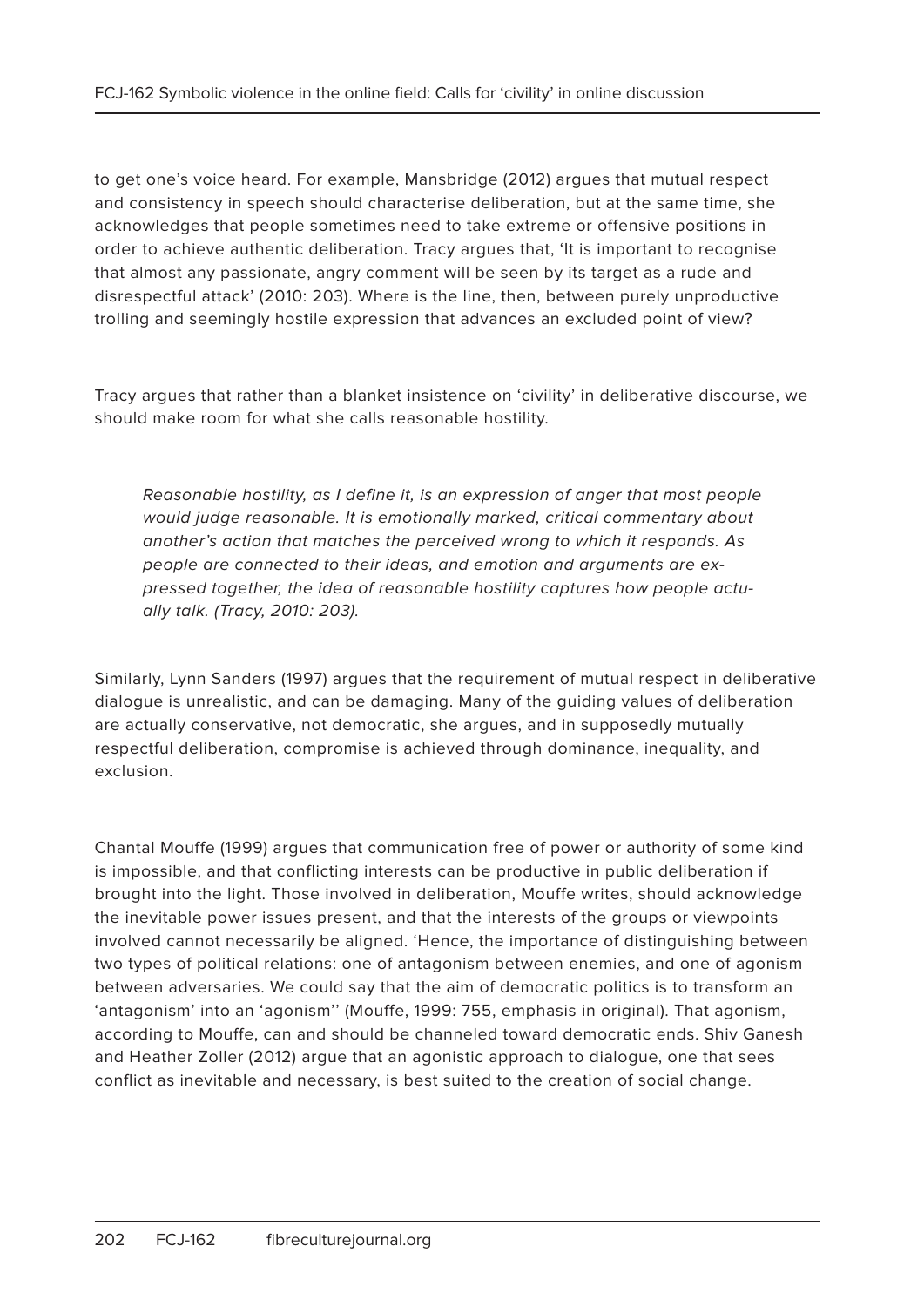Indeed, social change needs what Nina Lozano-Reich and Dana Cloud (2009) call an 'uncivil tongue,' as calls for 'civility' have often been used as a tool to silence unwelcome voices and keep the oppressed in their places. Voices that are positioned outside the dominant structure are sometimes labeled 'uncivil' even if their goals are democratic (Sullivan, Spicer and Böhm, 2011).

Returning to online newspaper forums, it seems that newspaper companies tend to hold disdain for disrespect in commenting, viewing it as inappropriate and unproductive, while the commenters themselves hold a different view of such discourse. Bill Reader (2012) found that journalists who work for the news organisations attached to online discussion forums envision that such spaces should be an ideal of polite, rational debate, but they feel that respectful, meaningful public discourse has been overrun by vile, anonymous trolls. The commenters themselves, Reader found, had a different interpretation. He found that participants in forums often felt that anonymity and lack of censorship were essential to maintaining a vibrant space for free expression, and that the disrespect and rancourous tone of much of the discussion was far from an actionable problem, and in fact could be necessary at times to express viewpoints that were missing from public discourse.

Considering that accusations of incivility in commenting have been used to denounce and censor online forums, I explored what was taking place on an online discussion board before the forum closed due to claims of incivility. Was it disrespectful? Was debate over public issues taking place? How did the editor frame the shut-down, and how did commenters react to the closure?

#### Method

The Greeley Tribune is a small, community newspaper in northern Colorado in the United States. Owned by Swift Communications, Inc., it reports mainly on local topics, but also covers national and international issues. Its comments forum was anonymous (with registration required) and user-moderated, in which registered users could rate comments with a thumbs-up or a thumbs-down, as well as flag them for review and possible removal by newspaper staff. The commenting system was discontinued on 30 April 2011, shortly after the Tribune's editor, Randy Bangert, published an announcement that commenting would cease due to the incivility of the posts it contained (Bangert, 2011). In order to examine the content of the forum that may have led to its shut-down, the last week of comments were analysed using textual analysis.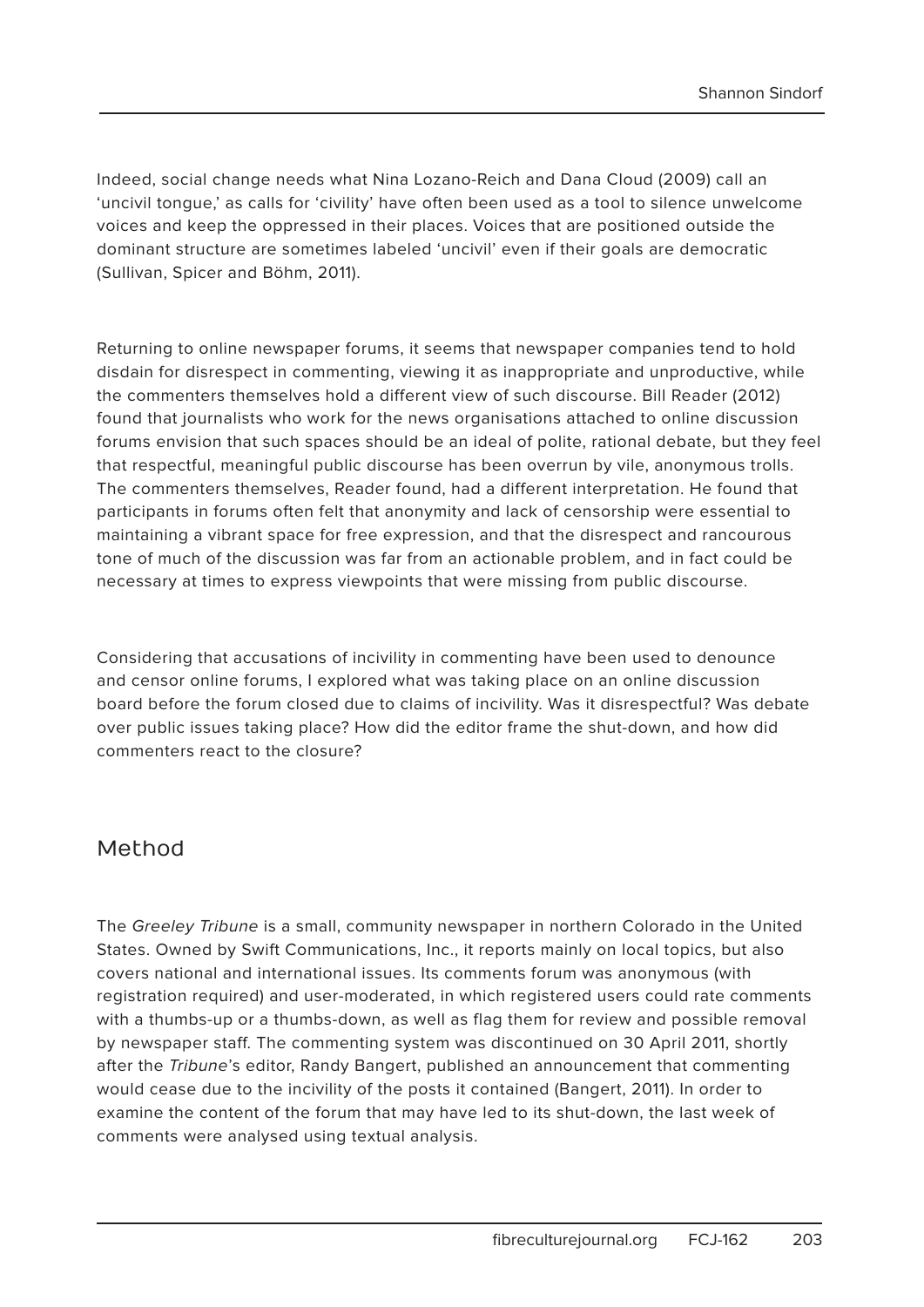Analysis was informed by Papacharissi's (2004) distinction between impoliteness and incivility. Though often conflated, and 'incivility' is often used to mean 'impoliteness,' this analysis considered the two to be separate. Comments were coded as disrespectful or impolite if they were patronising, condescending, hostile, or rude; made an attack or threat; or contained insults, vitriol, or profanity. Such impoliteness could have been directed at another user on the comments board or at any person or group. Respect or politeness, on the other hand, was characterised by courtesy, respect for others, or consideration.

Comments were also coded for their political substance. Substance was defined by its potential contribution to social discourse. A comment was considered 'substantive' if the author was making some kind of political (in a broad sense, not limited to electoral politics), social, or cultural point. The quality of the argument was not a factor when determining substance. Whether a comment was on-topic was not a consideration, nor was ideological orientation, style, or factual accuracy.

Textual analysis was also used to analyse the *Tribune's* announcement of the shut-down in order to uncover its stated motivation, as well as the reaction of some participants in the forum, as 19 comments reacting to the announcement were posted before the system was shut down. The framing of the closure by the *Tribune* was compared to its framing by the forum's users to determine if the characterisations of the move were similar or different.

### The last week of comments

The two biggest debates in the last week of commenting on the Tribune's forum (from 24 April to 30 April 2011) discussed the issues of whether religion should be used as the basis for laws and the authenticity of U.S. President Obama's birth certificate. The comments often demonstrated overt disrespect, both toward other commenters and toward public figures and groups, but the commenters were furthering what Benhabib (2002) and Mansbridge (2012) cited as one of the purposes of public discussion: to decide what does and does not belong in the public debate.

One of the biggest debates during the last week of commenting at the Tribune was in response to an article titled, 'Crime of adultery may be repealed in Colorado,' published on 26 April 2011. This debate eventually devolved into vicious attacks on the religious by the non-religious and vice versa, but first, many commenters expressed the view that religion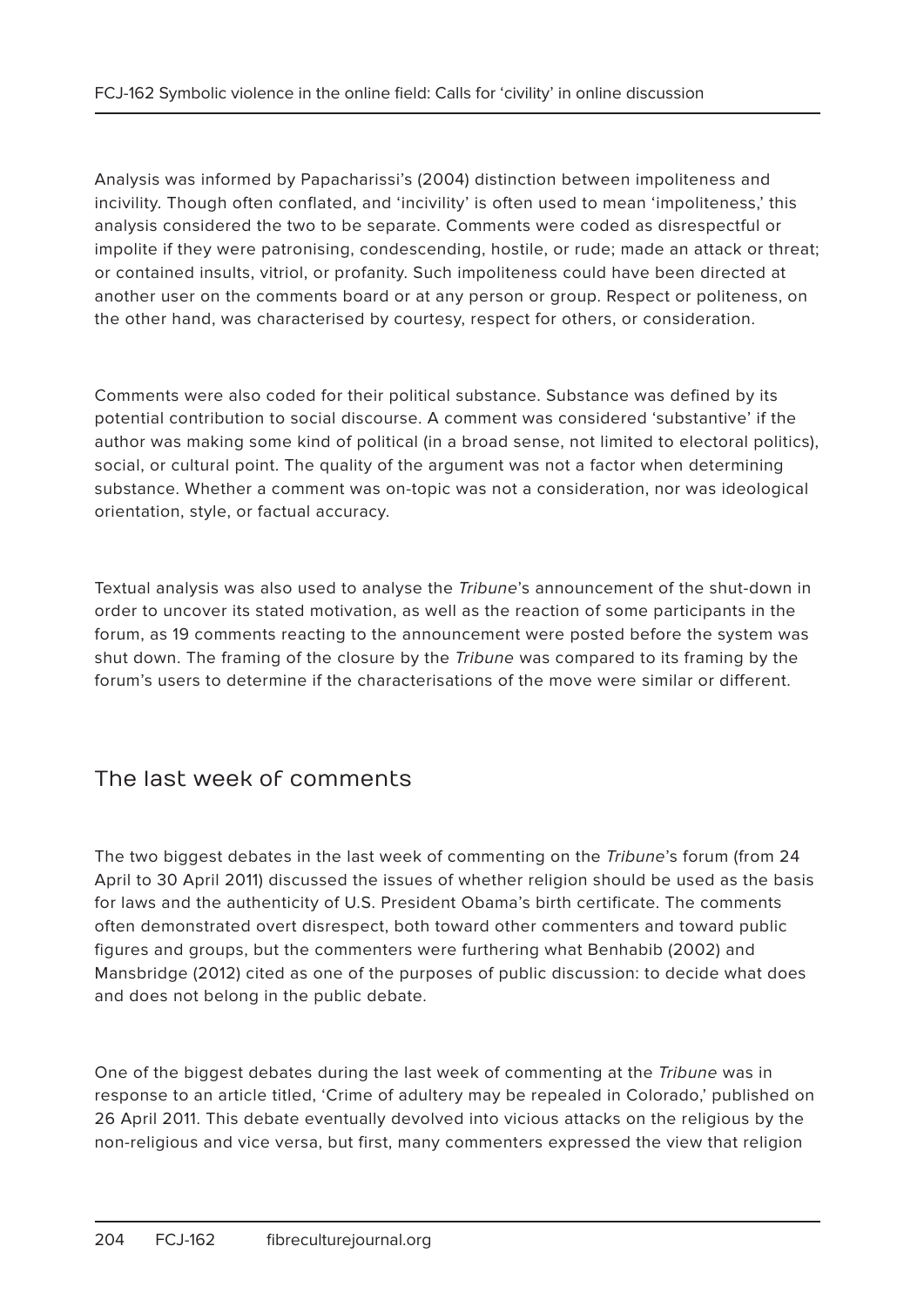should have no place in law-making. For example, one commenter replied, 'Just another law with it's [sic] roots in the Bible that has absolutely no business being administered by our Government.' Another user commented, 'I'm glad they are trying to repeal such idiotic statutes. These are religion based crimes and have no place in the laws of the State or the federal government.' The discussion became more and more heated, as insults began to appear in the comments: 'Even the mightiest evangelical hypocrite has to ask themselves if either of these two laws would ever hold up to the scrutiny of our Supreme Court. As right leaning as it is, that answer would still be no.' The tone became more and more elevated as the discussion continued and multiple exclamation marks and all capital letters were used to emphasise points:

you can't legislate morality…..period! this includes, substance abuse, same sex marriage, prostitution, gambling, and many others. so the if we only had a brain the DEA, ATF, and Vice Squads all over the country would be a fraction of the current spend and we could turn most of these moral indiscretions into tax revenue. Because after all folks in America there is only one real GOD - MONEY…

Commenters eventually moved on from debating the appropriate place of religion in law and began calling each other 'sinners' and 'scripture-slingers,' but before the conversation devolved into mere attacks, it consisted of a substantive discussion of the social function and rationale for laws.

The other Tribune article that sparked a great deal of debate in the last week of commenting was an article published on 27 April titled, 'White House releases Obama birth certificate.' Despite the frequent attacks on other commenters, U.S. President Obama, and Donald Trump, among others, the debate over the authenticity of Obama's birth certificate amounted to much more than a he-said-she-said string of insults.

Though some commenters discounted this new evidence of Obama's U.S. citizenship ('Obama was adopted by an Indonesian man and had to have Indonesian citizenship himself to attend his Muslim school in Indonesia. Could Obama, in Indonesia, have dual citizenship? Somebody has to sort this out.'), most of the commenters responded to this article with an expression of relief that the distracting debate over Obama's citizenship was over, including some attacks directed at those who ever believed Obama's birth certificate was fake, as well as attacks on television personality Donald Trump, who was quoted in the article, and who was partly responsible for keeping suspicion of the authenticity of Obama's citizenship alive, for example: 'Trump needs to shut his pie hole. I would never vote for this arrogant jerk!!'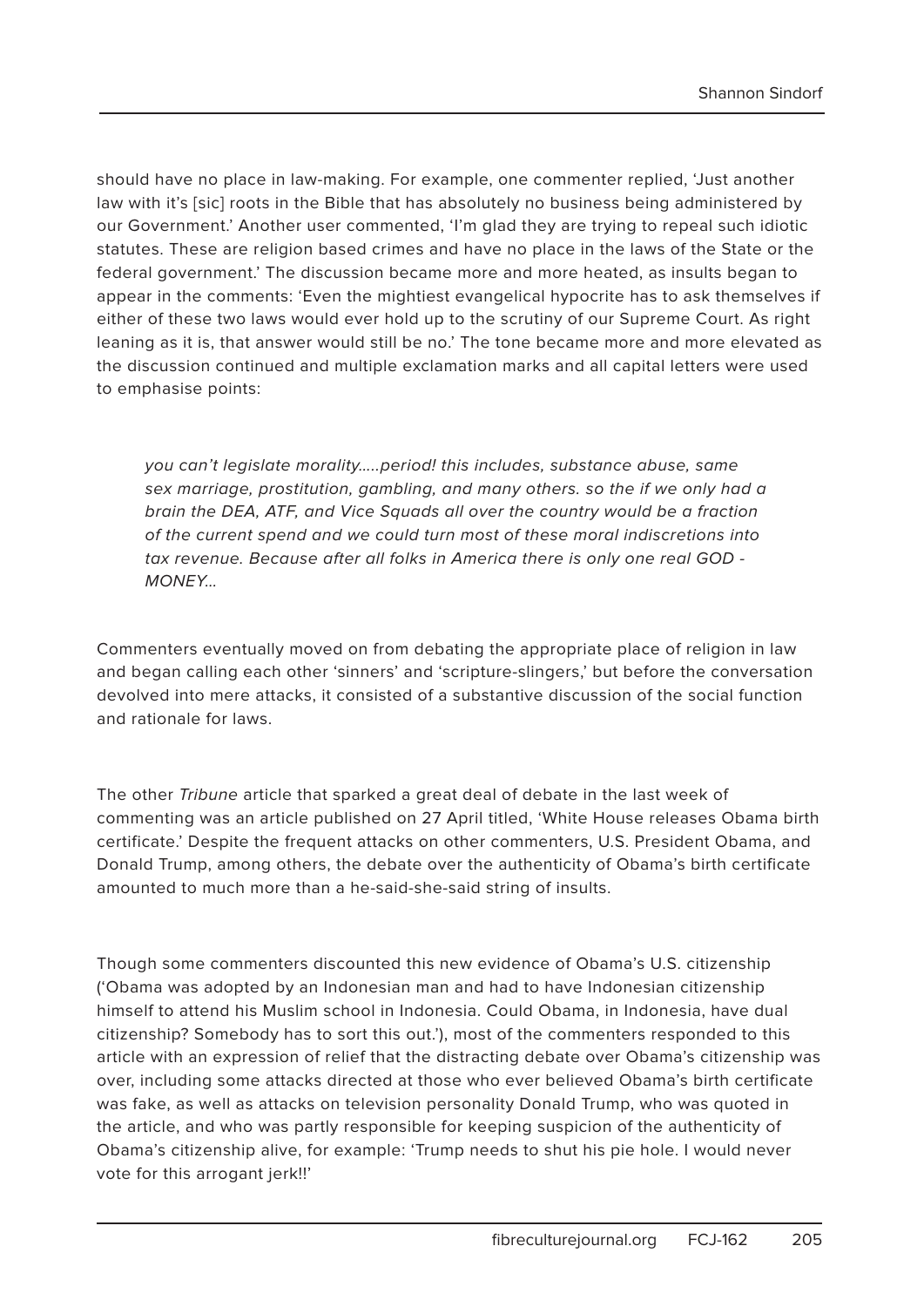Some of the comments amounted to attacks on other commenters without any substantive discussion of the issue. For example, 'Libhole….your leftist BS Facts HAVE NO CREDIBILTY WITH ME! How many times do i got to tell you...ya bone head.' This comment attacks a previous commenter with whom he or she disagrees, calling him or her a 'bone head' who offers 'leftist BS facts.' In addition to insults, this comment contains the use of all capital letters in order to provide emphasis and the appearance of yelling. In another comment, a commenter attacks two previous commenters with insults and imagery: 'Criminy, roadkingclassic - your posts should come with creepy organ music, apt accompaniment to the insane self-applauding cackling you like to include in your meaningless rants……..' Attacks and elevated language are characteristic of much of the discussion on the forum, and do not provide the appearance of rational, calm discussion.

This discussion, however, similar to the religion debate, provides substantive political debate in addition to an inflammatory tone and attacks. Some accused those questioning the authenticity of Obama's birth certificate of racism:

Why can't the witch hunters just come out of the closet and admit they can't stand the fact that a black man named Obama is the president. To them it's like finding out their Daughter is dating a Mexican!! Racism is interesting if you look at where is comes from. It's a learned self protection mechanism - If we reject anything different via a warped perception of hate and fear, then we will be protected from outside harm. It's no different than your parents trying to convince you that you would get hairy palms or go blind if you masturbate! It's boogy man BS and it's sad so many Americans still have this mental illness.

This commenter is arguing that not only does the birth certificate issue have no place in public discussion, but that its origins are in 'hate and fear.' The fact that this is even an issue, this commenter claims, is because of underlying racism among the U.S. public. Others expressed similar sentiments:

I'm a conservative registered republican relaxed 'grey matter' - so what's your point again? that the presidents policies have something to do with his birth certificate? you say you don't like his policy which is fine, it's a democratic country, but we all know it's about a black man named Obama being president that drives you people crazy. I don't agree with many of his policies, but I respect him as a human being and especially as our president! the birther nuts should be ashamed - and the Donald???? I would vote for Donald Duck before that bigot.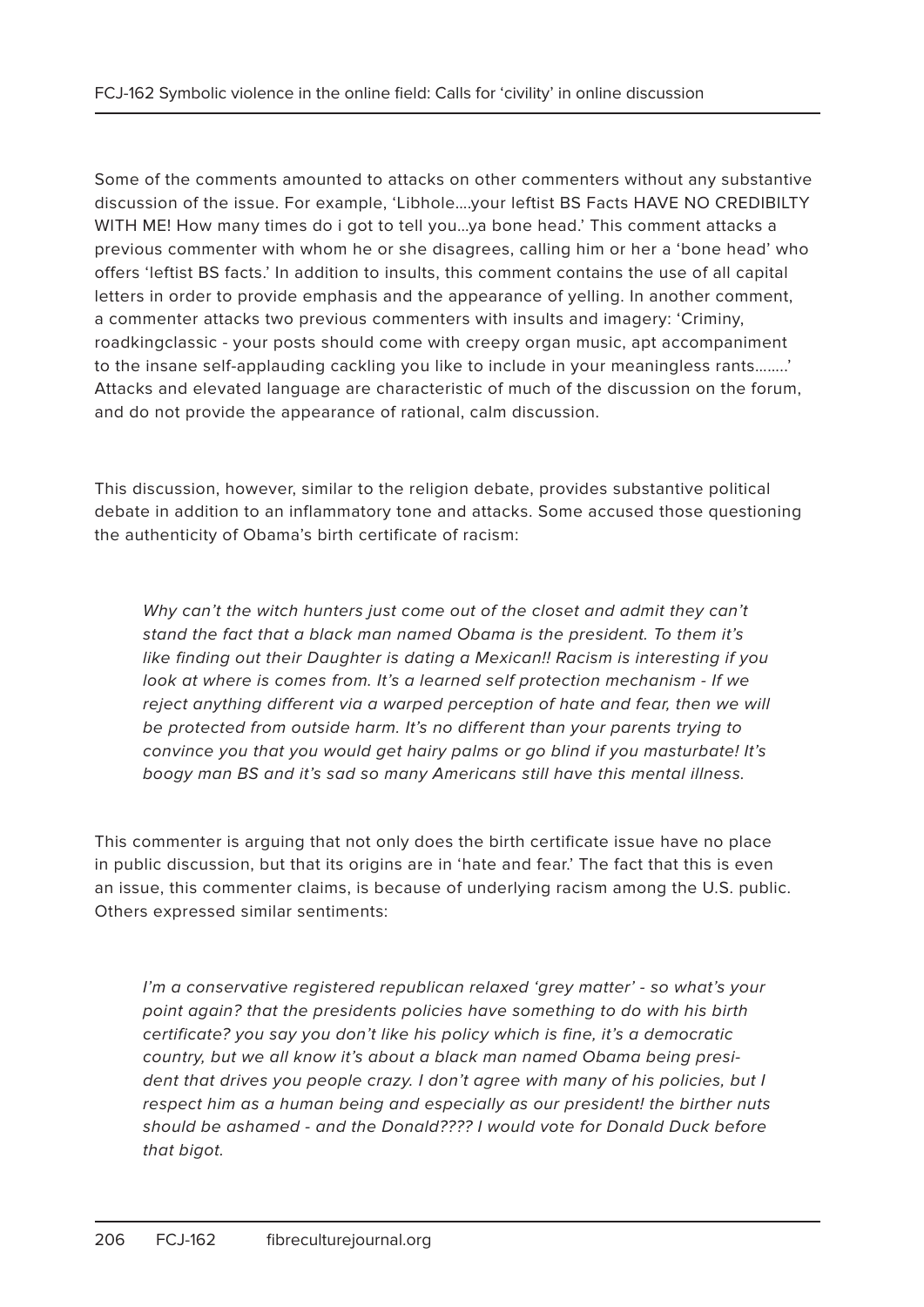This commenter combines accusations of racism against those who advance the 'birther' controversy with attacks on Donald Trump, as well as the use of multiple punctuation marks, which adds to the elevated tone of the post.

Other commenters express suspicion that the birther controversy served as a distraction from more important political issues, as in the following comment: 'Tou [sic] are right, SP. Obama was better off not releasing it. It kept small minds off of the important stuff.' Others questioned the timing of Obama's release of his long-form birth certificate, accusing Obama of using the birther controversy as a distraction from other, more important political issues:

So why release it now? To distract from Syria's appointment to the UN Council on Civil Rights? Maybe to gloss over Bernanke's presser later today? Maybe to take people's minds off the rapidly rising costs of food and gas? Or perhaps the most likely, to make The Donald look stupid (not that he needs much help)? If it was the latter, I'm afraid Obama only encouraged Trump to make further demands.

This comment ties what many believed to be a frivolous matter to larger political issues, arguing that the controversy served to purposely distract the U.S. public from other, more substantive concerns. Other comments discussed above linked the birth certificate controversy to possible discomfort with a black President, pointing to wider issues of racism in the U.S. Hence, though discussion of a seemingly frivolous debate about Obama's citizenship, commenters were making substantive points about politics and racism. Many commenters were expressing a feeling that this issue had no place in public discussion, while others took the argument further and suspected that the fact that it was occupying so much attention pointed to deeper problems with the U.S. public.

#### The paper's justification for the closure

In his announcement of the closing of the comments section, Tribune editor Randy Bangert decried the 'ugliness and vile name-calling' the anonymous forum contained (Bangert, 2011). He stated that the purpose of providing an online forum for reader comments was to foster engagement in the news, 'but is it really the kind of engagement we want?' Bangert laments the poor quality of web discussion, comparing it to the content of the Tribune's news content: 'We have standards in print - one of which is civility, and another of which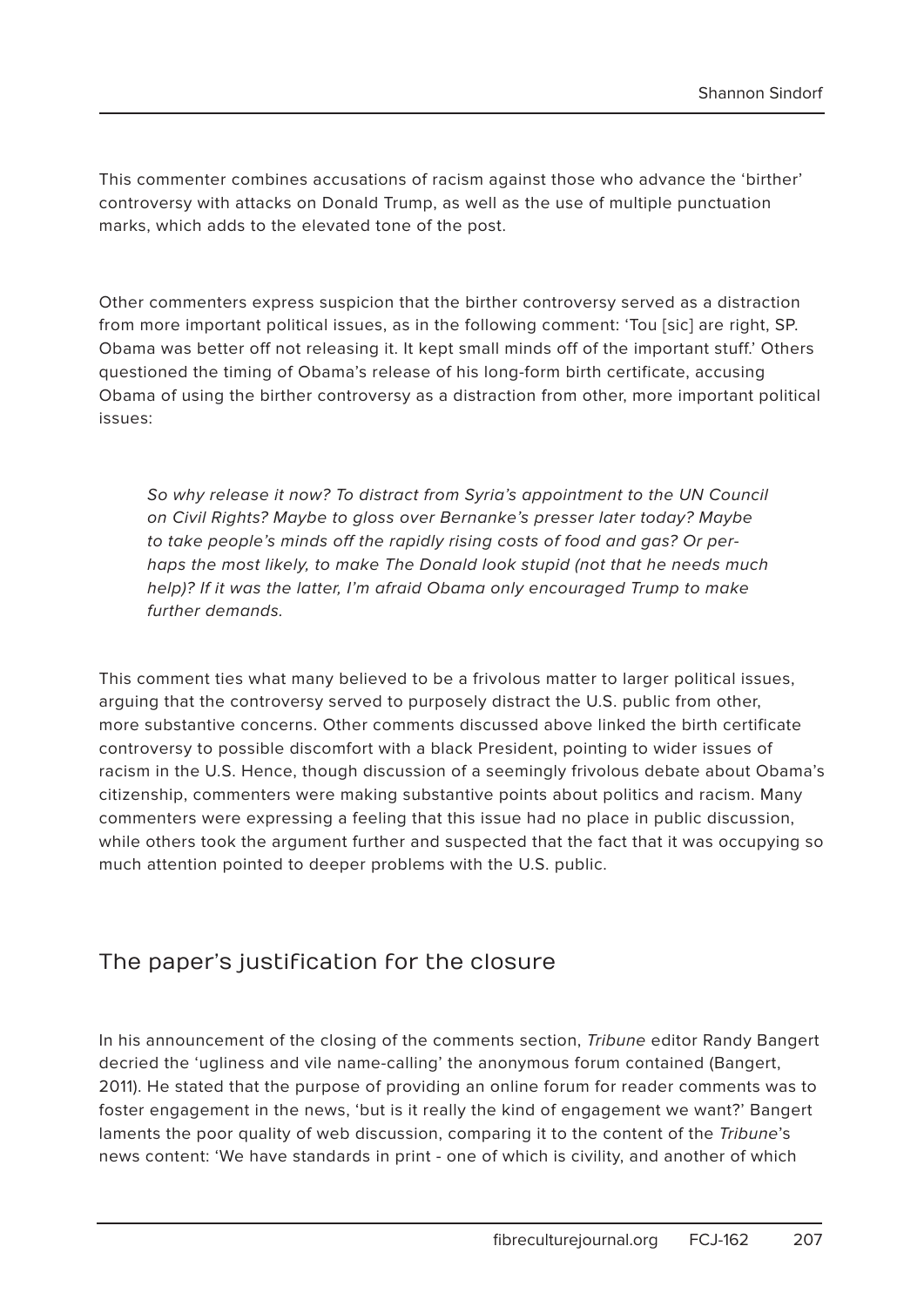is identification of the person making the comment.' It is hard to argue against civility (by which Bangert seems to mean 'politeness'), as it is hard to argue in favour of 'ugliness and vile name-calling,' but as the above analysis of the Tribune's online comments noted, there was much more substance contained in the forum than name-calling and attacks. Hence, when Bangert states that, 'There's been a debate in the newspaper industry for quite some time about whether it makes sense to allow anonymous reader comments on our websites,' it leads to the question, makes sense to whom? To the public? Or to the newspaper?

In his announcement, Bangert predicts that some users will not react well to the closure of the commenting system:

Before our web readers form a 12-step support group and plot how to firebomb the editor's office, let me emphasize it's only a test. For at least a few weeks, we're going to monitor the reaction from our web readers, as well as the impact on our web traffic.

Bangert predicts how the users will handle this 'test' (comments on the Tribune have since been reactivated, but they are not public, and limited to those with subscriptions to the newspaper). He suspects commenters will react with both anger and grief at the loss of the ability to comment. The Tribune knew their forum was important to at least some users.

#### How the commenters reacted to the shut-down

Indeed, we see Bangert's prediction of users' reactions reflected in the 19 comments that were posted in response to the announcement and before comments were shut down. Some commenters decried the shut-down as censorship ('America was a great thing back in the days of free speech. So long good friends.'), while others suggested that people needed to be less sensitive ('I really LOVED what everybody had to post- ah c'mon, are most people really THAT thin skinned besides the Tribune PC police? I think this 'censorship' will bite you in the butt!'). Many commenters said they would miss their discussions ('So long, gang, it's been fun…').

One commenter expressed the opinion that not only was this decision a misguided one on the part of the Tribune, but also suggested that the strategy was motivated by financial concerns: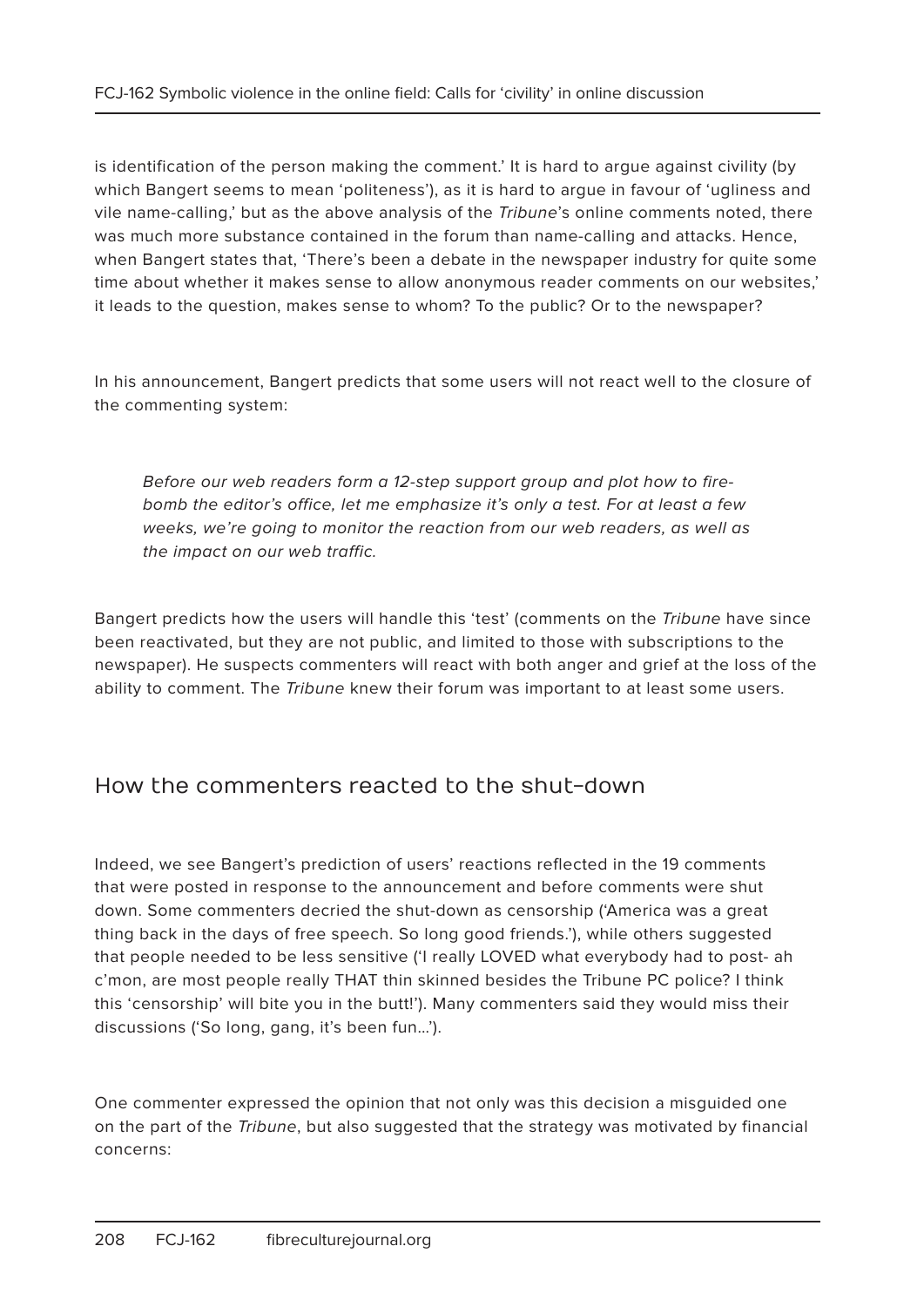Web based advertising revenue is driven by unique visitors and page views. I can think of a few struggling print newspapers who would probably be envious to have the number web hits the online Tribune generates in just one day, and yes the comment section is probably driving a lot of this traffic.

Since most print newspapers will eventually be forced online anyway, regardless of how many get thrown in our driveways to drive up circulation numbers, driving away online readers certainly won't help readership in the long run

The Denver Post, who's [sic] online readership seems quite healthy, allows comments and from what I can see is pretty much self censored.

Eliminating online commentary supposedly so readers won't be subjected to the same vitriol found in literally every corner of internet media seems convenient for those who only prefer to cling to the dead and dying print media. Probably not a good thing if you're a newspaper trying to survive anyway it can.

It's been fun, see 'ya…

This commenter displays a rather sophisticated understanding of the economics and current state of the news industry. He or she questions whether the Tribune's stated concern over impoliteness makes sense not only for its contribution to public discourse, but for the finances and ultimate longevity of the newspaper. After all, this vitriol objected to by the Tribune's editors and management is 'found in literally every corner of internet media.' Depriving the public of a discussion space they find valuable, this commenter predicts, will only hurt the Tribune in the long run.

The very last comment to make it through before the shut-down is, fittingly, an insult:

'You're a complete coward, Randy Bangert, and your newspaper is crap.'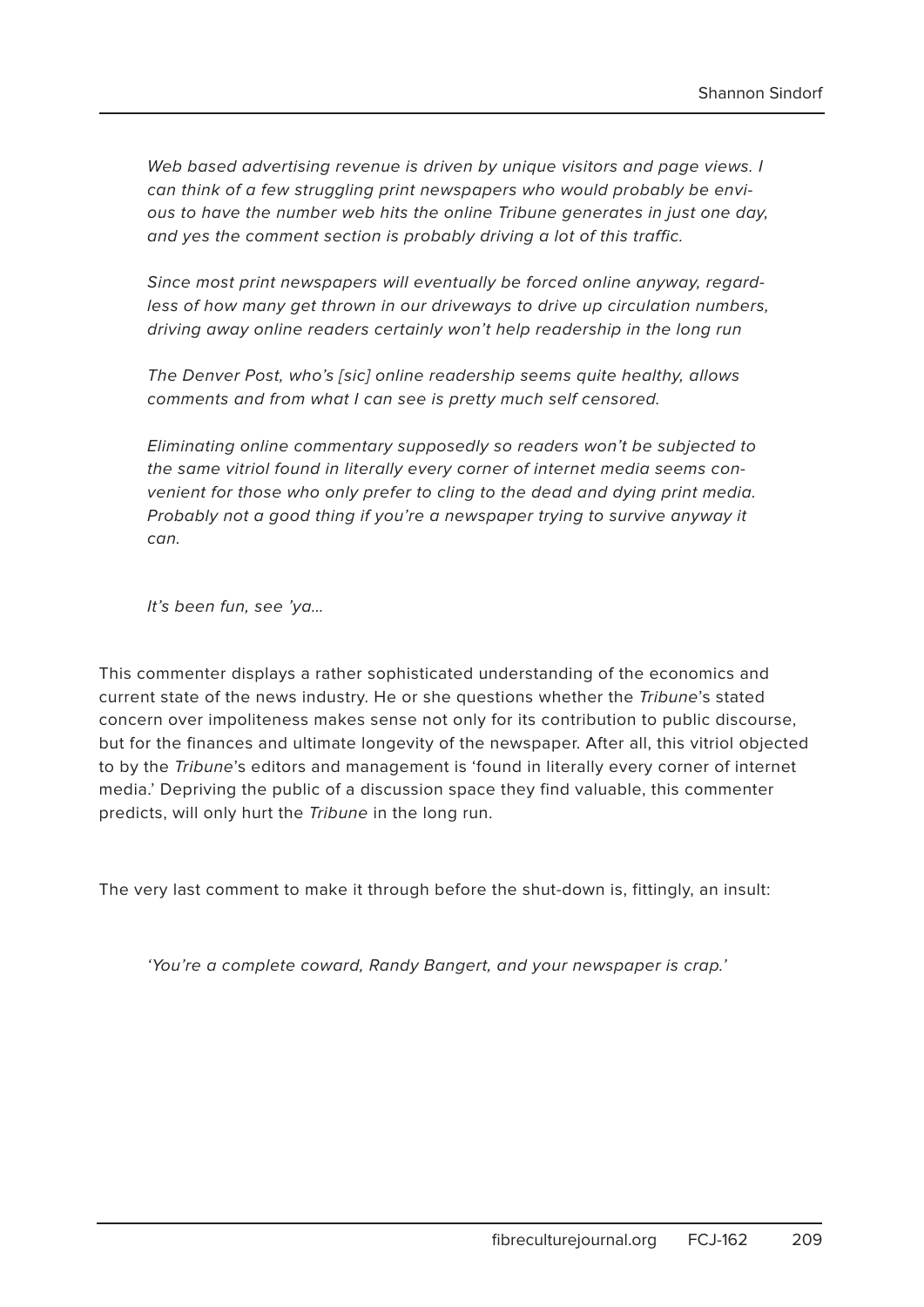# Discussion

During the last week of commenting on the Tribune's comments board before it was shut down, two heated debates ignited; one over whether religious morality has a place in lawmaking, and the other over the authenticity of President Obama's birth certificate and citizenship. Both debates involved many comments that were impolite and used elevated, hostile language and personal attacks on other commenters and on people and groups outside of the board, but both discussions also contained a great deal of substantive, political discussion and debate. One deliberative function that was being acted out in both of these debates was what Benhabib (2002) and Mansbridge (2012) have described as one essential to informal public deliberation, namely the debate over what should and should not count as 'public,' and so which issues belong in public debate. In the debate over religion, forum participants debated whether religion should be a rationale for deciding what is and is not criminal behaviour, or if religious morality should be considered a personal and private matter. In the argument over Obama's birth certificate, not only were commenters debating whether the issue should be one taken up by the public, but they were also pointing to political and social reasons as potential explanations for why it was an issue of public concern in the first place.

Does the rancourous tone of these debates discount them as unproductive? When looking at insults on others and inflammatory language, many of these comments might count as trolling, if trolling is defined by posts that are inflammatory. But the attacks serve other functions, notably, as a vehicle through which to make substantive political points. Focusing on the tone and character of attacks used in the discussions risks losing sight of the deliberative role such debates perform. The commenters were contesting political and cultural issues, exchanging opinions and information in order to figure out what should be considered public issues. As Kelly, Fisher and Smith (2009) argue, trolling and substantive arguments appear the same if looking at their inflammatory tone.

But to Swift Communications, Inc., owner of the Tribune, what was happening in their online space was unacceptable. Whether motivated by the desire to distance itself and its reputation from such rancourous debate or by a desire to avoid offending its advertisers, or both, it shuttered the forum, depriving the public of one outlet for deliberation. I have characterised this move on the part of the Tribune as an expression of symbolic violence, an attempt to organise cultural capital along lines that benefit those in power. It may be unrealistic to expect corporate-owned websites to be spaces for free public expression, as their ultimate interests lie in profit and not in a healthy, deliberative democracy. During the U.S. culture wars, 'market forces' were used as a tool of censorship, arguing that market forces should be allowed to regulate art (McGuigan, 2003). We may be seeing a similar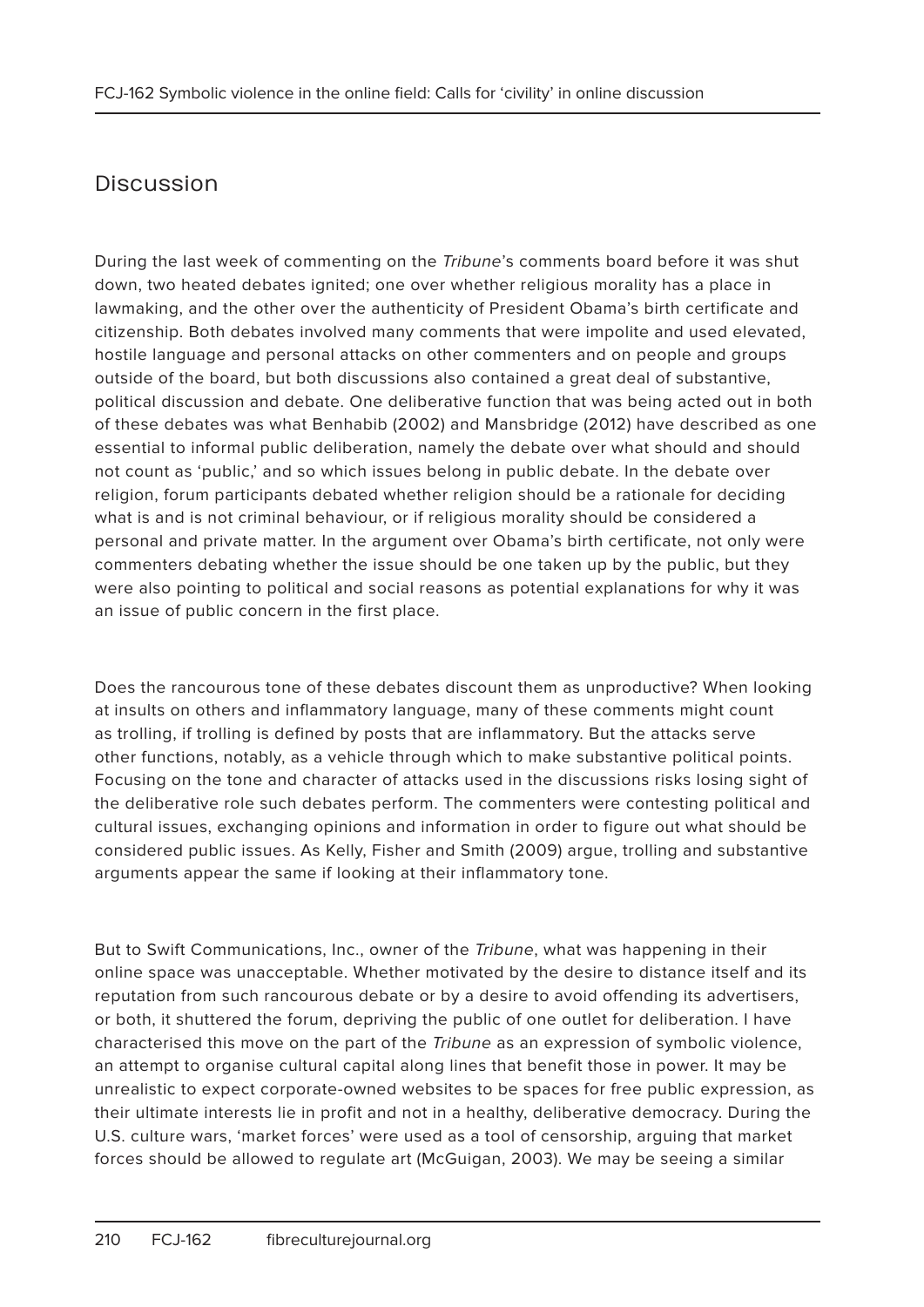trend in the corporate enforcement of 'civility' in online spaces, one in which both market forces and calls for civility are being used to justify both censoring and removing sites of public debate. 'The right of citizens to express outrage and seek change if they feel wrongs are being committed is central to any understanding of democracy' (Tracy, 2010: 201). And yet, one site of such outrage, online discussion forums, are being vilified for the outrage they contain.

Unproductive trolling does exist, of course, but drawing boundaries between trolling and reasonable hostility can be problematic. After all, who gets to decide what is and is not productive to debate? Are these distinctions that we feel comfortable making? Are these distinctions that we want someone else to make, especially when they may have financial motives at heart?

One thing to note is that the findings of this study indicate that participants on the Tribune's comments board discussed the announced forum closure in terms of its possible financial motives on the part of the corporation that owned the newspaper. In Dean's (2009) discussion of communicative capitalism, the rhetoric of the market and the rhetoric of participation are wedded. Dean wrote that in our condition of communicative capitalism, the inclusion, participation, and contribution enabled by communication technologies is highlighted in a way that obscures the capitalist nature of the system. This study did not find evidence of the latter half of that phenomenon. Forum participants emphasised their right to participate and contribute in public debate, but stated that the profit motive of Swift Communications was hindering that right rather than aiding it.

#### Conclusion

When it comes to the democratic potential of the internet, glittering, utopian hopes have not worn off. Internet technology does have potential to connect people in ways never before possible and allow them to deliberate in new ways and in new spaces. But possibilities are not realities, and a nuanced approach to online communication may be necessary, one that takes the type of space into account when we imagine what is possible within it. Maybe it is not realistic to expect the commenting spaces associated with corporate media companies to be venues for free public expression, and perhaps we should direct those hopes toward spaces that are less likely to be compromised by outside interests.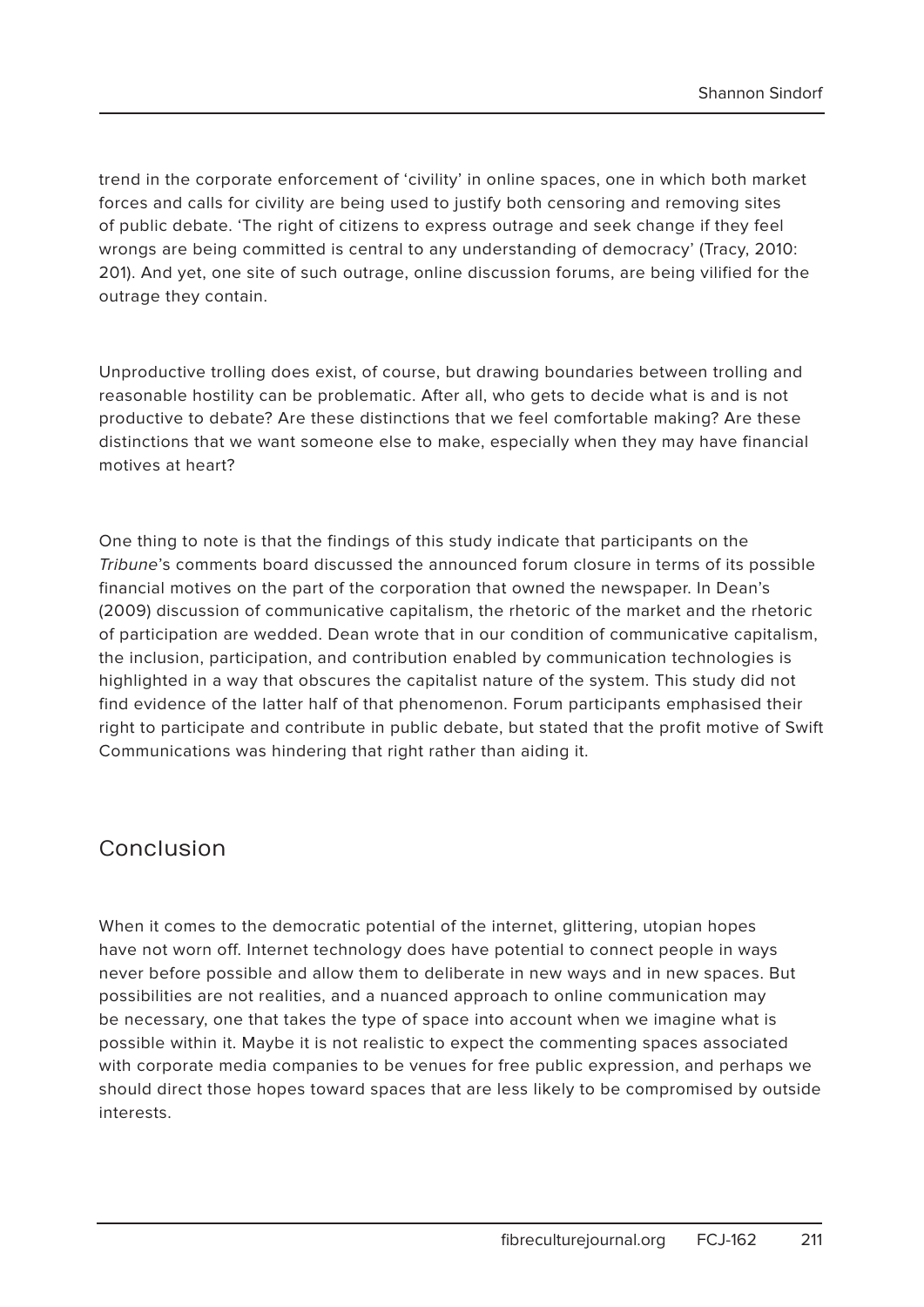#### Biographical note

**Shannon Sindorf** is a doctoral candidate in the Journalism and Mass Communication program at the University of Colorado at Boulder. Her research interests involve popular culture, popular understandings of technology, news coverage of technology, and the ways in which new technologies intersect with politics and political participation.

#### References

Bangert, Randy. 'Web Comments for The Tribune Take a Holiday', The Greeley Tribune, 30 April (2011), http://www.greeleytribune.com/article/20110430/OPINION/704309974

Benhabib. Seyla. The Claims of Culture: Equality and Diversity in the Global Era (Princeton, NJ: Princeton University Press, 2002).

Bergstrom, Kelly. 'Don't Feed the Troll: Shutting Down Debate About Community Expectations on Reddit.com', First Monday, 16.8 (2011).

Bourdieu, Pierre. Practical Reason: On the Theory of Action (Palo Alto, Calif.: Stanford University Press, 1998).

Carlin, Diana B., Schill, Dan, Levasseur, David G. and King, Anthony S. 'The Post–9/11 Public Sphere: Citizen Talk About the 2004 Presidential Debates', Rhetoric and Public Affairs, 8.4 (2005): 617–638.

Chambers, Simone. 'Deliberative Democratic Theory', Annual Review of Political Science, 6.1 (2003): 307–326.

Coffey, Brian and Woolworth, Stephen. ''Destroy the Scum, and then Neuter their Families:' The Web Forum as a Vehicle for Community Discourse?' The Social Science Journal, 41 (2004): 1–14.

Coleman, Stephen and Blumler, Jay G. The Internet and Democratic Citizenship: Theory, Practice and Policy (Cambridge: Cambridge University Press, 2009).

Corrigan, Thomas F. and Proffitt, Jennifer M. 'Campus Press, Inc.: A Critical Analysis of the Corporatization of Collegiate Media', Journalism, 12.8 (2011): 1018–1034.

Crider, Bob. 'Changes Coming to yakimaherald.com Commenting System', Yakima Herald, 8 June (2011), http://www.yakima-herald.com/stories/2011/06/08/changes-coming-to-yakimaherald-com-commenting-system

Dahlberg, Lincoln. 'The Corporate Colonization of Online Attention and the Marginalization of Critical Communication?' Journal of Communication Inquiry, 29.2 (2005): 160–180.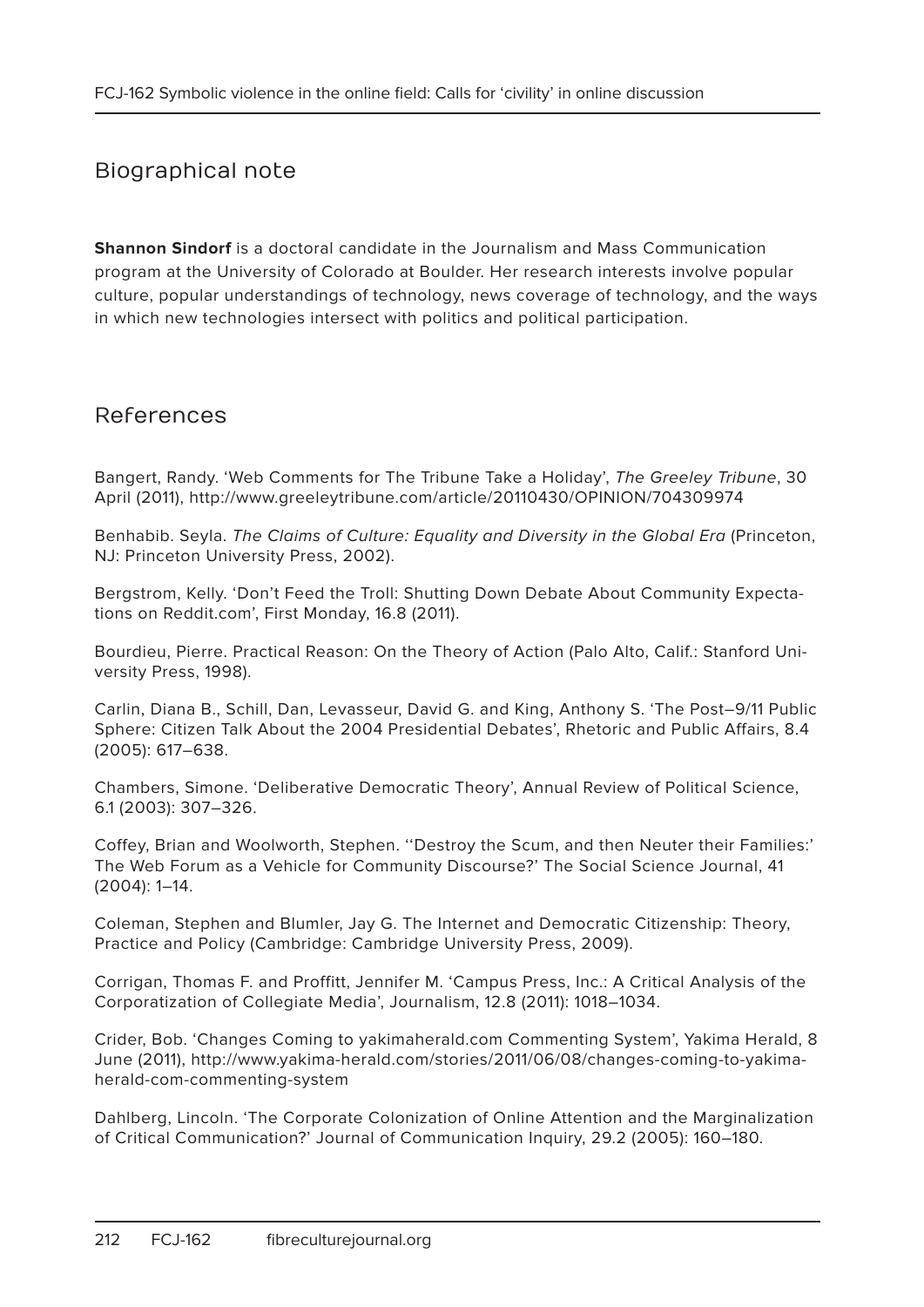Dean, Jodi. Democracy and Other Neoliberal Fantasies: Communicative Capitalism and Left Politics (Durham, NC: Duke University Press, 2009).

Dryzek, John S. Foundations and Frontiers of Deliberative Governance (New York: Oxford University Press, 2010).

Freelon, Deen G. 'Analyzing Online Political Discussion Using Three Models of Democratic Communication', New Media and Society, 12.7 (2010): 1172–1190.

Fung, Archon and Wright, Erik Olin. 'Deepening Democracy: Innovations in Empowered Participatory Governance', Politics and Society, 29.1 (2001): 5–41.

Ganesh, Shiv and Zoller, Heather M. 'Dialogue, Activism, and Democratic Social Change', Communication Theory, 22 (2012): 66–91.

Gutmann, Amy and Thompson, Dennis. Why Deliberative Democracy? (Princeton, NJ: Princeton University Press, 2004).

Hardaker, Claire. 'Trolling in Asynchronous Computer-mediated Communication: From User Discussions to Academic Definitions', Journal of Politeness Research, 6 (2010): 215–242.

Herring, Susan, Job-Sluder, Kirk, Scheckler, Rebecca, and Barab, Sasha. 'Searching for Safety Online: Managing 'Trolling' in a Feminist Forum', The Information Society, 18.5 (2002): 371–384.

Hicks, Darrin. 'The Promise(s) of Deliberative Democracy', Rhetoric and Public Affairs, 5 (2002): 223–260.

Hlavach, Laura and Freivogel, William H. 'Ethical Implications of Anonymous Comments Posted to Online News Stories', Journal of Mass Media Ethics, 26 (2011): 21–37.

Kennedy, Dan. 'The New Haven Independent Reboots its Comments Engine', Nieman Journalism Lab, 20 February (2012), http://www.niemanlab.org/2012/02/the-new-havenindependent-reboots-its-comments-engine/

Kelly, John, Fisher, Danyel, and Smith, Marc. 'Friends, Foes, and Fringe: Norms and Structure in Political Discussion Networks', in Todd Davies & Seeta Pena Gangadharan (eds.) Online Deliberation: Design, Research, and Practice (Stanford, CA: CSLI Publications, 2009), 83–94. Kiesow, Damon. 'Portland Press Herald Drops Reader Comments in Response to 'Vicious Postings'', Poynter, 19 October (2010), http://www.poynter.org/latest-news/topstories/106403/portland-press-herald-drops-reader-comments-in-response-to-vicious-postings/

Kperogi, Farooq. A. 'Cooperation with the Corporation? CNN and the Hegemonic Cooptation of Citizen Journalism through iReport.com', New Media and Society, 13.2 (2011): 314– 329.

LaFrance, Danielle and Nathan, Lisa. 'Revolutionaries Will not be Friended: 'Owning' Activism through Social Networking', iConference paper (2012): 89–96.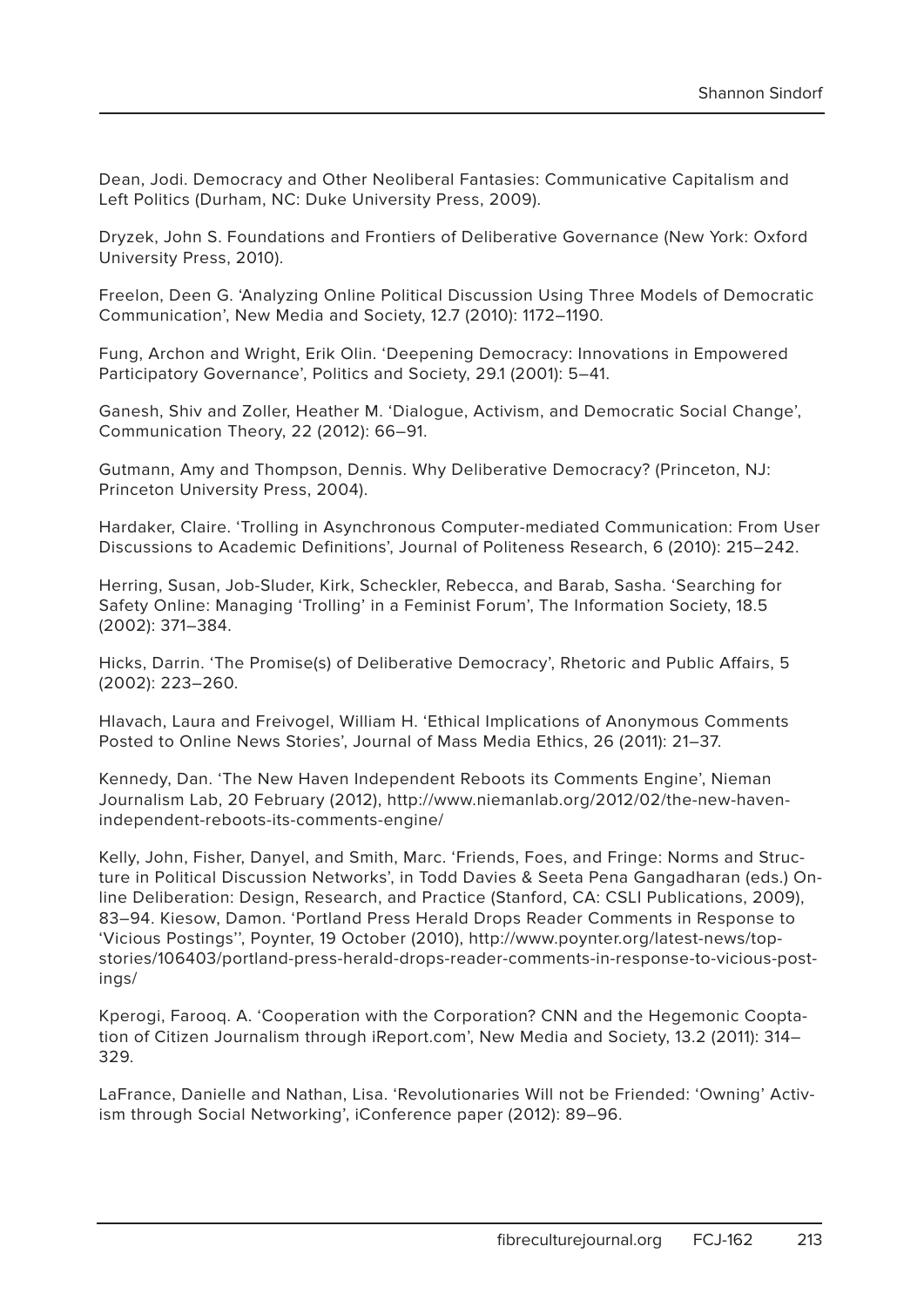Lewinski, Marcin. 'Collective Argumentative Criticism in Informal Online Discussion Forums', Argumentation and Advocacy, 47 (2010): 86–105. Lewinski, Marcin and Mohammed, Dima. 'Deliberate Design or Unintended Consequences: The Argumentative Uses of Facebook During the Arab Spring', Journal of Public Deliberation, 8.1 (2012): 1–11.

Lewis, Justin and Miller, Toby. Critical Cultural Policy Studies: A Reader (Oxford: Wiley-Blackwell, 2002).

Lozano-Reich, Nina M. and Cloud, Dana L. 'The Uncivil Tongue: Invitational Rhetoric and the Problem of Inequality', Western Journal of Communication, 73.2 (2009): 220–226.

Mansbridge, Jane. 'Everyday Talk in the Deliberative System', in Derek W. M. Barker, Noelle McAfree and David W. McIvor (eds.) Democatizing Deliberation: Political Theory Anthology (Dayton, OH: Kettering Foundation Press, 2012), 85–112.

Mart, Clara. 'Three Maine Newspapers Shut Down Readers' Comments', World Association of Newspapers and News Publishers, 21 October (2010), http://www.sfnblog. com/2010/10/21/three-maine-newspapers-shut-down-readers-comments

Mejias, Ulises A. 'Liberation Technology and the Arab Spring: From Utopia to Atopia and Beyond', The Fibreculture Journal, 20 (2012): 204–217. Miller, Tricia. and Yudice, George. Cultural Policy (London: Sage, 2002).

McChesney, Robert W. Rich Media, Poor Democracy: Communication Politics in Dubious Times (New York: The New Press, 1999).

McGuigan, Jim. 'Cultural Policy Studies', in Justin Lewis and Toby Miller (eds.) Critical Cultural Policy Studies: A Reader (Oxford: Wiley-Blackwell, 2002), 23–42.

Mouffe, Chantal. 'Deliberative Democracy or Agonistic Pluralism?' Social Research, 66.3 (1999): 745–758.

Papacharissi, Zizi. 'Democracy Online: Civility, Politeness, and the Democratic Potential of Online Political Discussion Groups', New Media & Society, 6 (2004): 259–283. Reader, Bill. 'Free Press vs. Free Speech? The Rhetoric of 'Civility' in Regard to Anonymous Online Comments', Journalism and Mass Communication Quarterly, 89.3 (2012): 495–513.

Richardson, John E. and Stanyer, James. 'Reader Opinion in the Digital Age: Tabloid and Broadsheet Newspaper Websites and the Exercise of Political Voice', Journalism, 12 (2011):